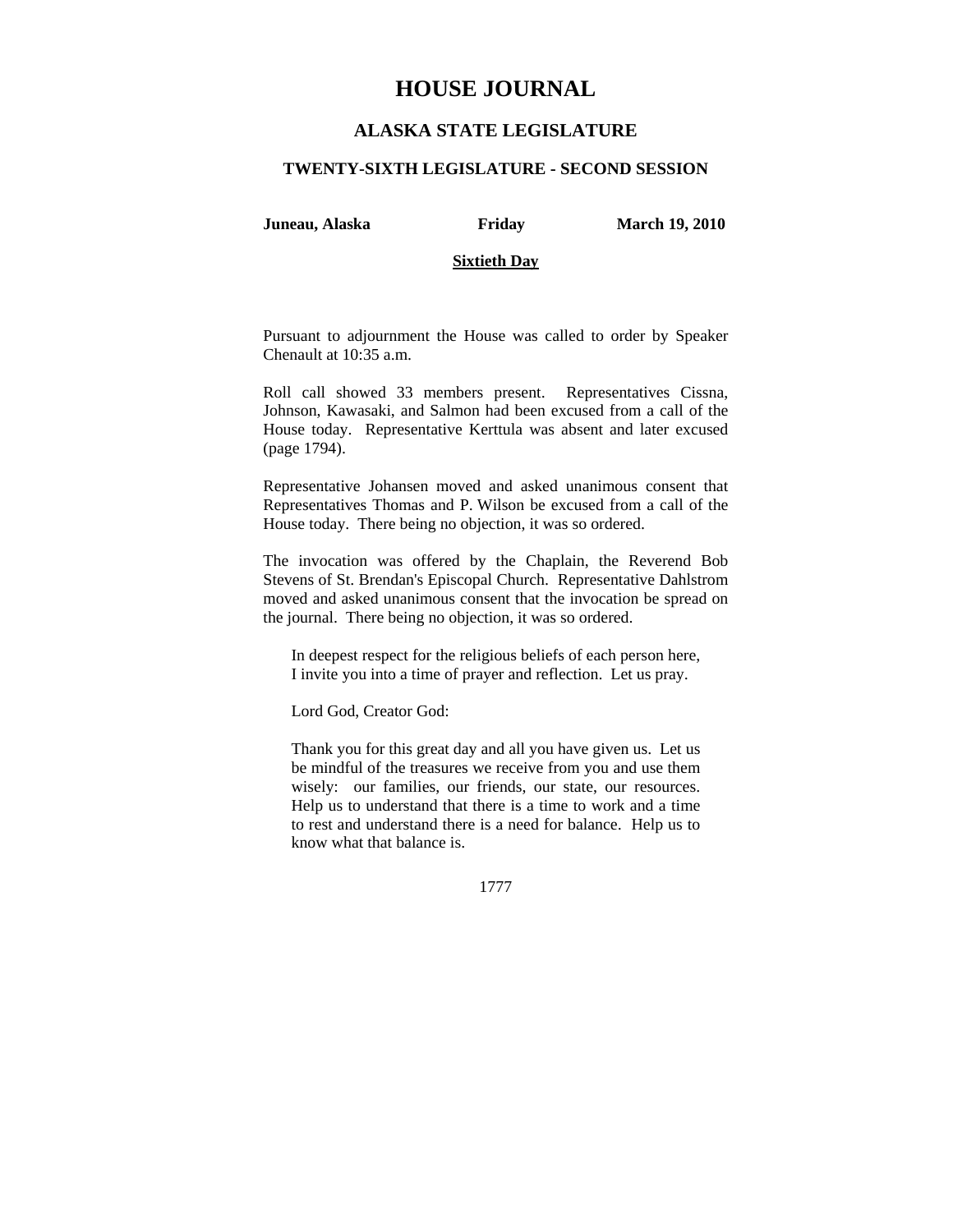# HOUSE JOURNAL

Lord, we simply ask you to help us to be aware of all that is around us today, knowing that tomorrow it might not be and to make us good stewards of what you have given us. Help us to rest this weekend knowing we have done good work and to reflect on what our relationship is to you, our Creator, and those around us. May we always honor all that you have given us.

All this we ask in your name, our God, creator of all. Amen.

The Pledge of Allegiance was led by Representative Kelly.

# **CERTIFICATION OF THE JOURNAL**

Representative Johansen moved and asked unanimous consent that the journal for the  $58<sup>th</sup>$  and  $59<sup>th</sup>$  legislative days be approved as certified by the Chief Clerk. There being no objection, it was so ordered.

**\* \* \* \* \*** 

Representative Olson introduced Maya Johnson, Guest Page, from Kenai.

## **MESSAGES FROM THE GOVERNOR**

#### **HR 13**

A message dated March 17, 2010, was read stating the Governor read the following resolution and is transmitting the engrossed and enrolled copies to the Lieutenant Governor's office for permanent filing:

CS FOR HOUSE RESOLUTION NO. 13(RLS)

Encouraging the repeal of the Anchorage Vehicle Inspection and Management Program.

House Resolve No. 10

## **MESSAGES FROM THE SENATE**

Messages dated March 17 and 18, 2010, were read stating the Senate passed the following, and they are transmitted for consideration: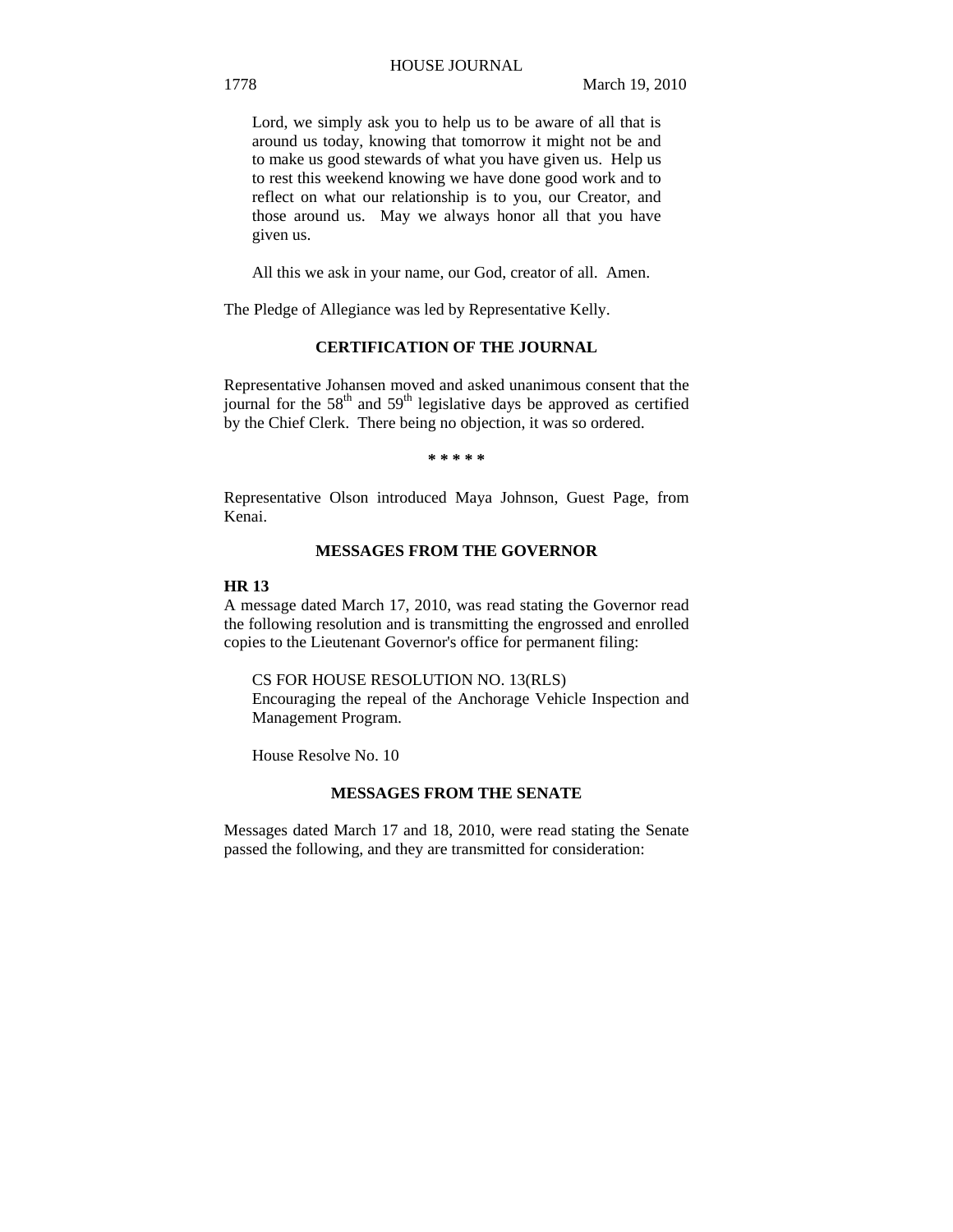# **FIRST READING AND REFERENCE OF SENATE RESOLUTIONS**

# **SCR 13**

CS FOR SENATE CONCURRENT RESOLUTION NO. 13(HSS) by the Senate Health and Social Services Committee:

Supporting senior caregivers and encouraging the Department of Health and Social Services to provide additional education on the effects of aging and the importance of senior caregivers.

was read the first time and referred to the Health & Social Services **Committee** 

## **SCR 14**

SENATE CONCURRENT RESOLUTION NO. 14 by Senators Egan, Davis, Stevens, French, Olson, Wielechowski, Meyer, McGuire, Menard, Ellis, and Kookesh:

Recognizing October 2010 as Filipino American History Month.

was read the first time and referred to the State Affairs Committee.

# **FIRST READING AND REFERENCE OF SENATE BILLS**

## **SB 110**

CS FOR SENATE BILL NO. 110(FIN) by the Senate Finance Committee, entitled:

"An Act relating to the preservation of evidence and to the DNA identification system."

was read the first time and referred to the Judiciary and Finance Committees.

# **SB 159**

SENATE BILL NO. 159 by Senators Paskvan, Menard, Meyer, McGuire, Olson, and Davis, entitled: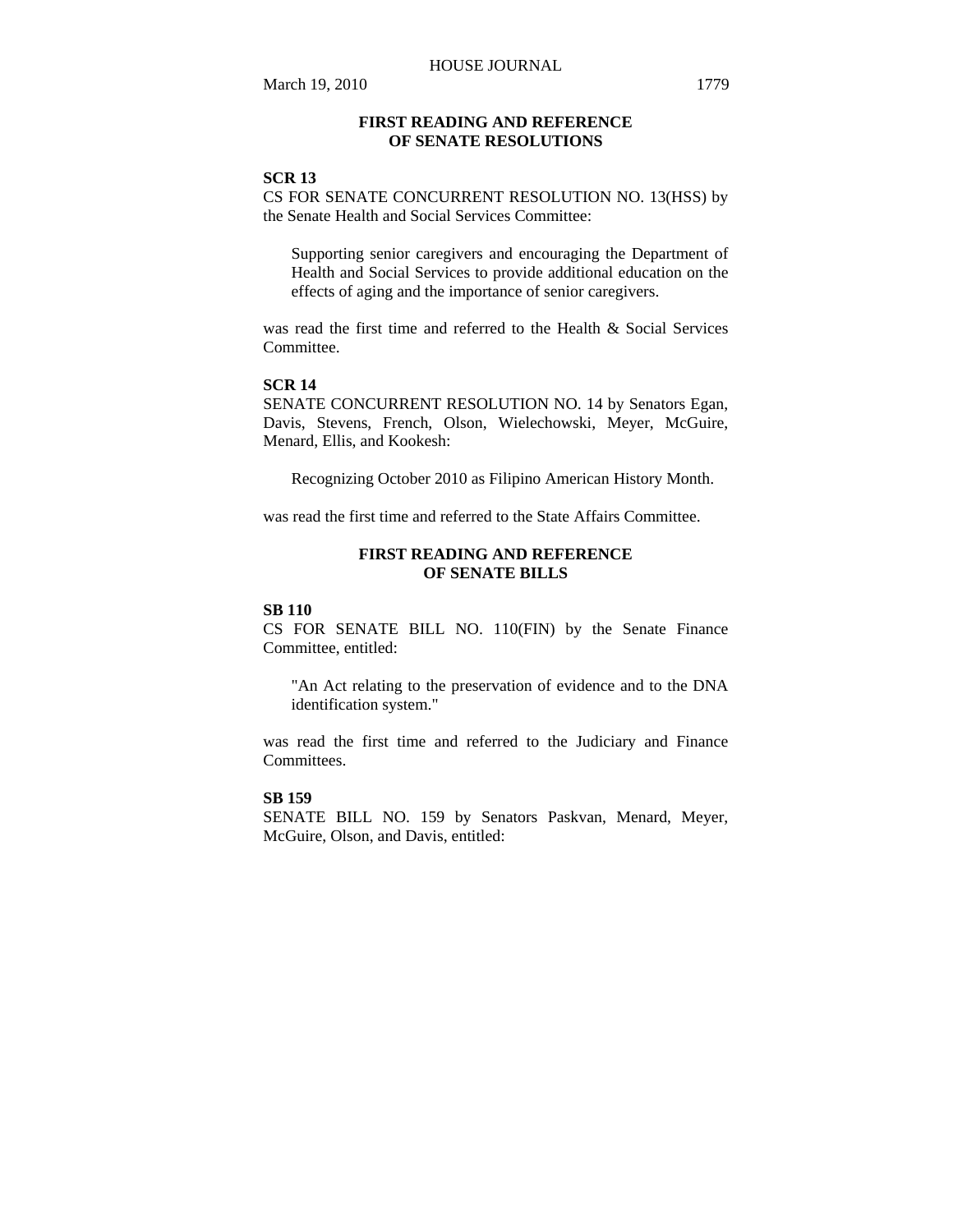"An Act increasing the maximum funeral expenses payable as a workers' compensation death benefit; and providing for an effective date."

was read the first time and referred to the Labor & Commerce and Finance Committees.

## **SB 244**

SENATE BILL NO. 244 by Senators Stedman, Egan, French, and Thomas, entitled:

"An Act providing that, during the governor's term of office, the duty station of the governor is Juneau, and prohibiting payment of certain travel allowances for use of the governor's personal residence."

was read the first time and referred to the State Affairs and Judiciary Committees.

# **SB 266**

SENATE BILL NO. 266 by Senators Thomas, Menard, Paskvan, Egan, Meyer, McGuire, French, Dyson, Davis, Ellis, Hoffman, Wielechowski, Wagoner, and Olson, entitled:

"An Act relating to emergency compensation from the Violent Crimes Compensation Board."

was read the first time and referred to the Finance Committee.

# **SB 269**

CS FOR SENATE BILL NO. 269(FIN) by the Senate Finance Committee, entitled:

"An Act relating to the waiver of volume cap of recovery zone economic development bonds authorized by 26 U.S.C. 1400U-2 and reallocation by the Alaska Municipal Bond Bank Authority of the waived volume cap; relating to the waiver of volume cap of recovery zone facility bonds authorized by 26 U.S.C. 1400U-3 and reallocation by the Alaska Industrial Development and Export Authority of the waived volume cap; increasing the total amount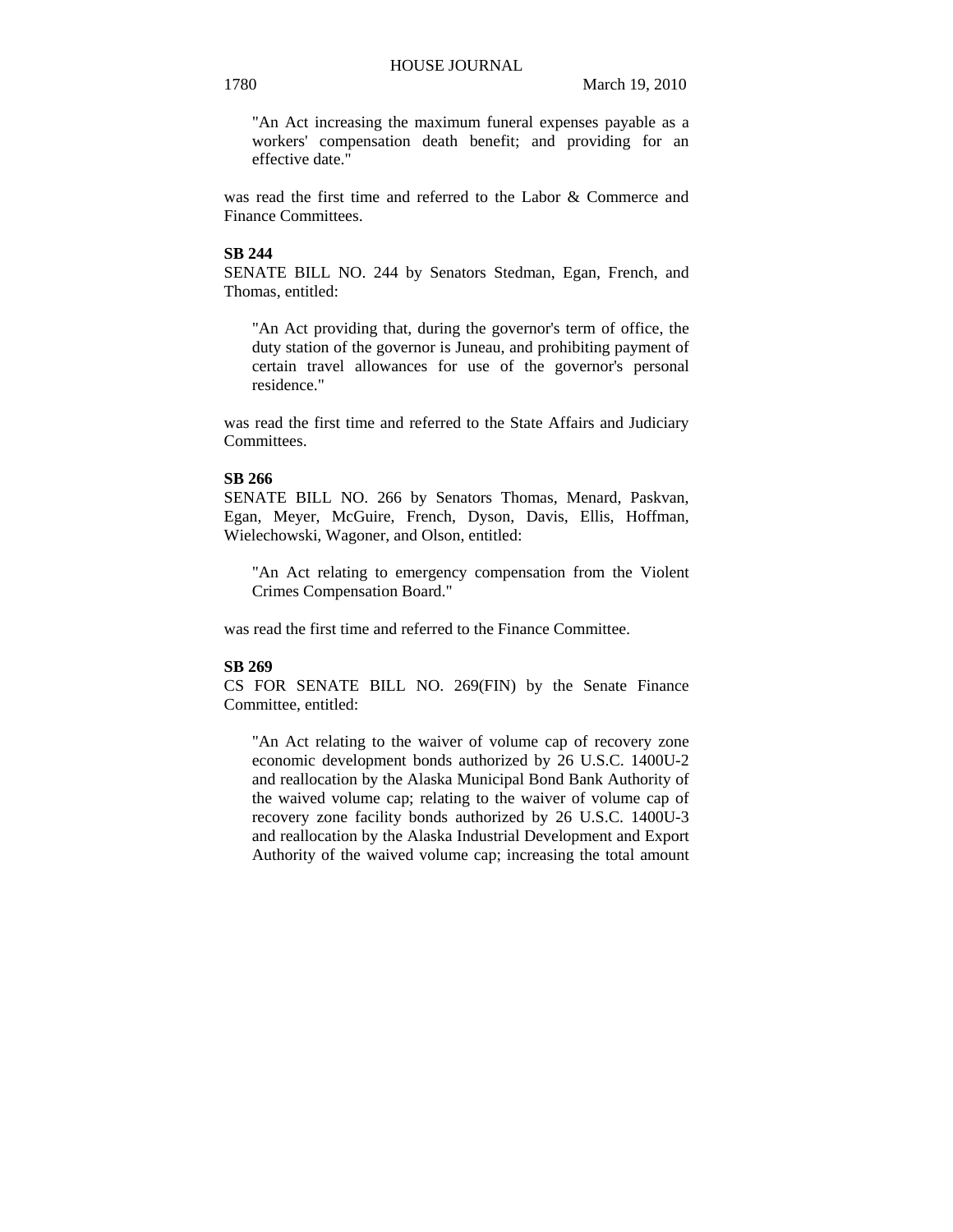of bonds and notes that the Alaska Municipal Bond Bank Authority may have outstanding; relating to revenue bonds and to obligations secured by lease that are issued by the Alaska Municipal Bond Bank Authority; relating to allocations of tax credit and bonding limits imposed by the federal government; and providing for an effective date."

was read the first time and referred to the Labor & Commerce and Finance Committees.

# **COMMUNICATIONS**

The following was received:

Dept. of Revenue Treasury Division Annual Report on the Constitutional Budget Reserve Fund March 15, 2010 (as required by AS 37.10.430)

## **REPORTS OF STANDING COMMITTEES**

## **HB 36**

The Finance Committee considered:

SPONSOR SUBSTITUTE FOR HOUSE BILL NO. 36 "An Act relating to ballot initiative proposal applications and to ballot initiatives."

and recommends it be replaced with:

# CS FOR SPONSOR SUBSTITUTE FOR HOUSE BILL NO. 36(FIN)

"An Act relating to ballot initiative proposal applications, to ballot initiatives and to those who file or organize for the purpose of filing a ballot initiative proposal, and to election pamphlet information relating to certain propositions."

The report was signed by Representatives Stoltze and Hawker, Cochairs, with the following individual recommendations: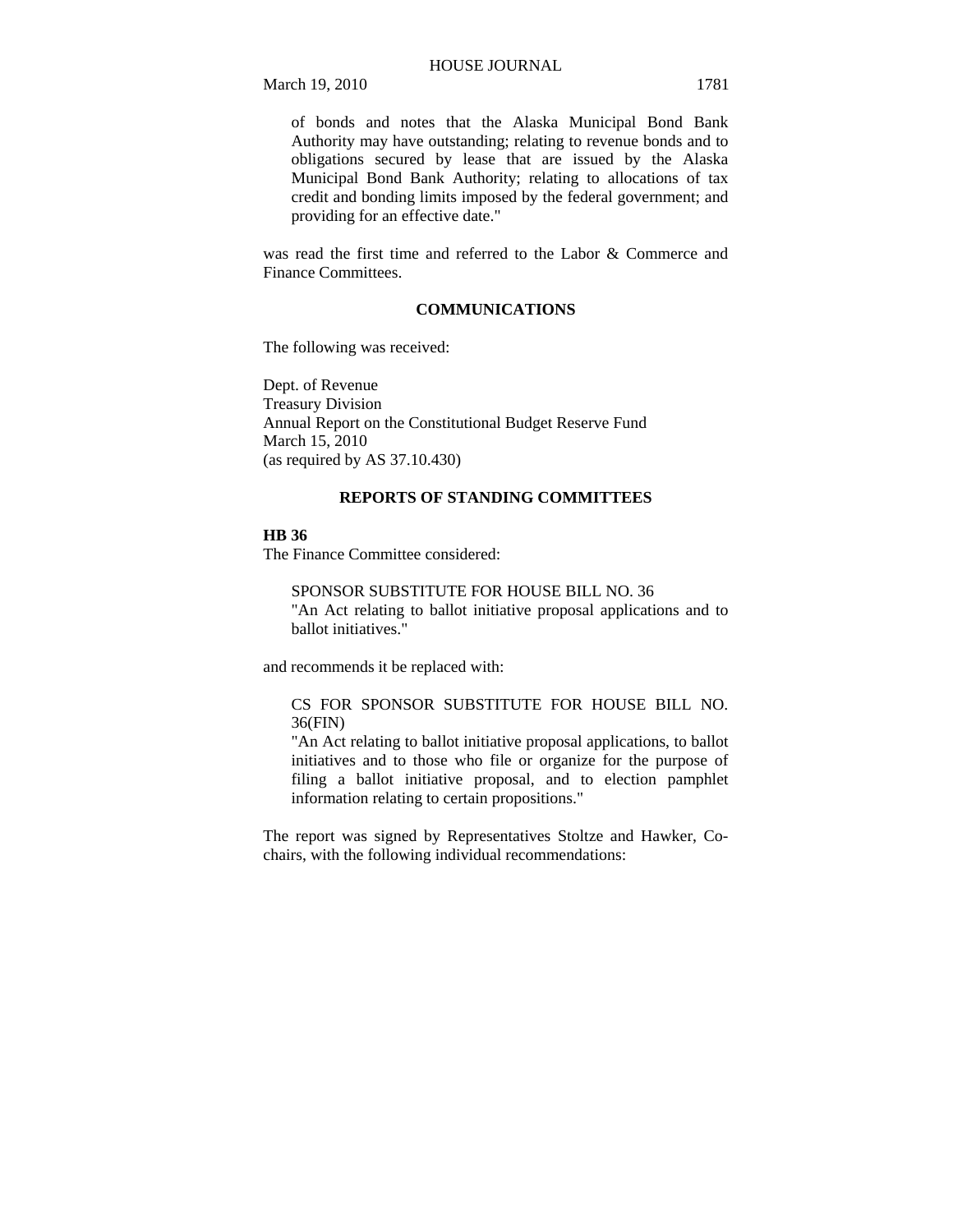Do pass (6): Thomas, Austerman, Kelly, Fairclough, Stoltze, Hawker

Amend (4): Gara, Doogan, Joule, N. Foster

The following fiscal note(s) apply to CSSSHB 36(FIN):

- 2. Zero, Office of the Governor
- 3. Zero, Office of the Governor
- 4. Fiscal, Dept. of Administration

SSHB 36 was referred to the Rules Committee for placement on the calendar.

# **HB 225**

The Finance Committee submitted the following report to correct the report submitted on March 17, 2010 (page 1756):

## HOUSE BILL NO. 225

"An Act relating to the State Procurement Code; relating to the procurement of supplies, services, professional services, construction services, state fisheries products, state agricultural products, state timber, and state lumber; relating to procurement preferences; relating to procurement by the office of the ombudsman, the Alaska Industrial Development and Export Authority, the Alaska Energy Authority, and other state agencies and public corporations; and providing for an effective date."

and recommends it be replaced with:

CS FOR HOUSE BILL NO. 225(FIN) (same title)

The report was signed by Representative Stoltze, Co-chair, with the following individual recommendations:

Do pass (8): Joule, Austerman, Doogan, N. Foster, Thomas, Fairclough, Kelly, Stoltze

No recommendation (1): Gara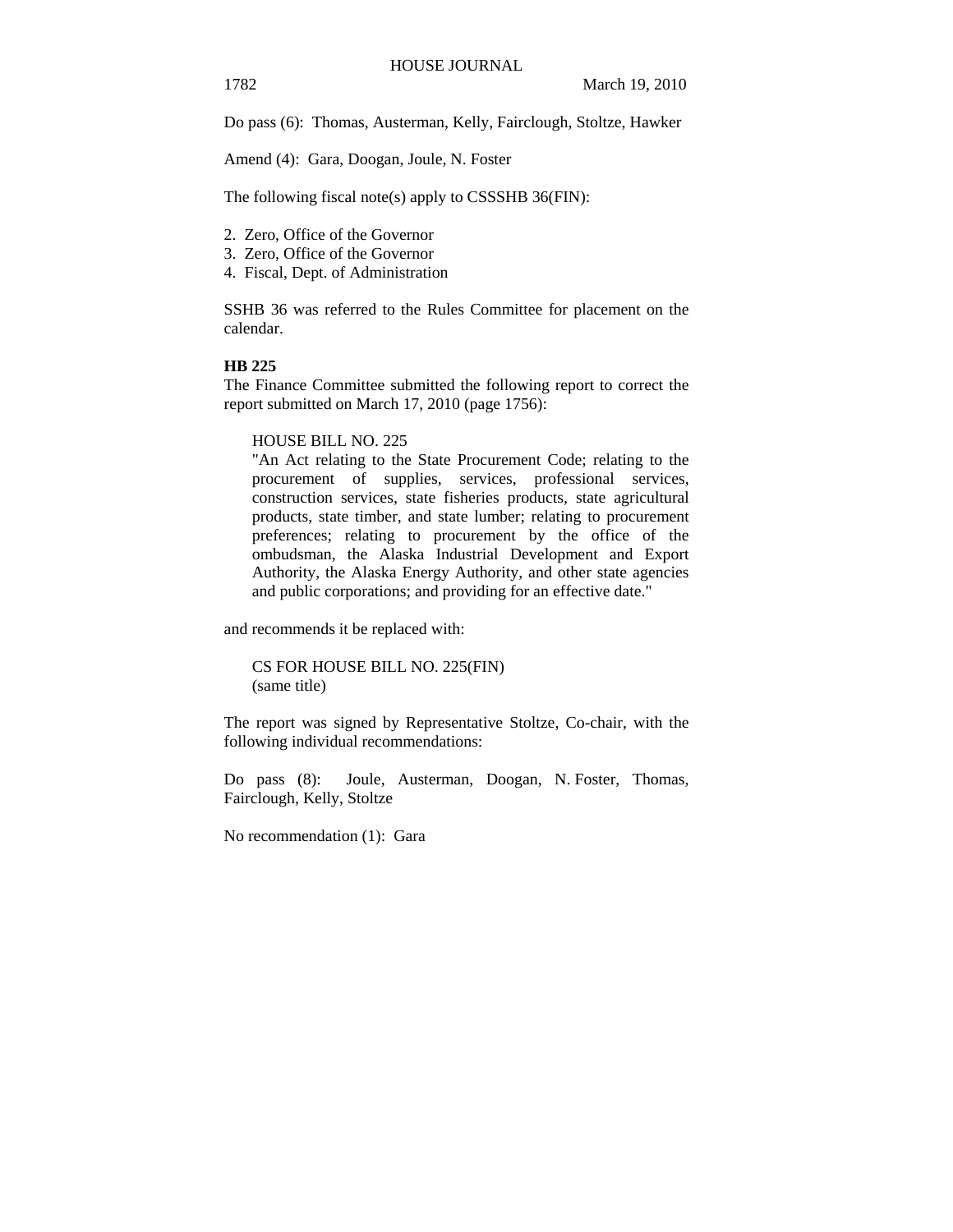The following fiscal note(s) apply to CSHB 225(FIN):

- 3. Zero, Dept. of Administration
- 4. Zero, Dept. of Corrections

HB 225 is in the Rules Committee.

# **HB 226**

The Transportation Committee considered:

# HOUSE BILL NO. 226

"An Act renaming Seldon Road and that portion of Bogard Road that extends between Palmer and Meadow Lakes, as Veterans' Way."

and recommends it be replaced with:

CS FOR HOUSE BILL NO. 226(TRA) (same title)

The report was signed by Representative P. Wilson, Chair, with the following individual recommendations:

Do pass (6): Johansen, Munoz, T. Wilson, Gruenberg, Petersen, P. Wilson

The following fiscal note(s) apply to CSHB 226(TRA):

1. Fiscal, Dept. of Transportation & Public Facilities

HB 226 was referred to the Finance Committee.

## **HB 257**

The Transportation Committee considered:

HOUSE BILL NO. 257 "An Act relating to prohibiting the use of cellular telephones when driving a motor vehicle; and providing for an effective date."

and recommends it be replaced with: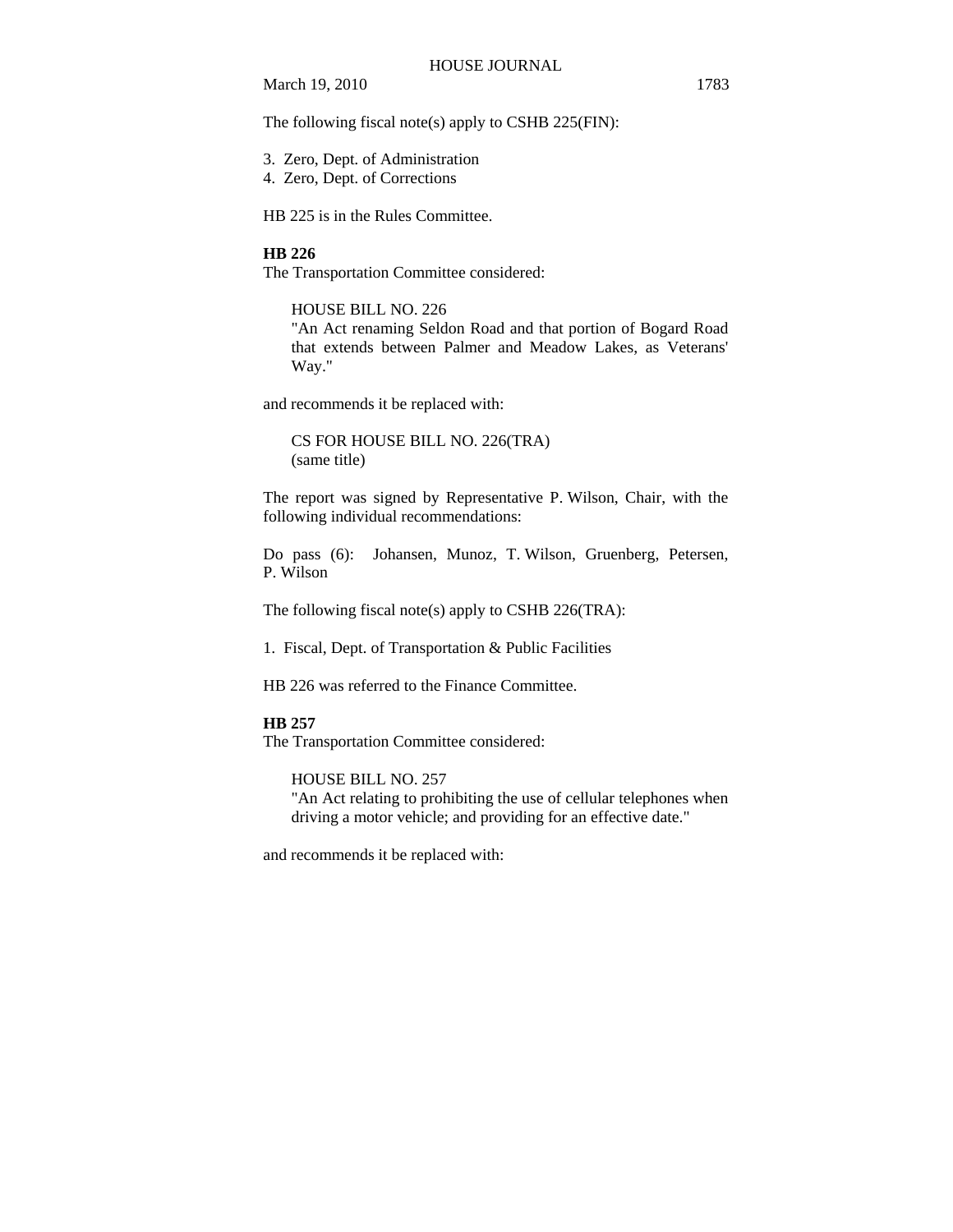CS FOR HOUSE BILL NO. 257(TRA)

"An Act relating to prohibiting the use of cellular telephones when driving a motor vehicle."

The report was signed by Representative P. Wilson, Chair, with the following individual recommendations:

Do pass (2): Munoz, Gruenberg

Do not pass (1): T. Wilson

No recommendation (1): Johansen

Amend (2): Petersen, P. Wilson

The following fiscal note(s) apply to CSHB 257(TRA):

1. Zero, Dept. of Law

HB 257 was referred to the Judiciary Committee.

## **HB 261**

The Transportation Committee considered:

HOUSE BILL NO. 261

"An Act requiring the Department of Transportation and Public Facilities to publish on the department's Internet website reports regarding contracts awarded for transportation projects."

and recommends it be replaced with:

CS FOR HOUSE BILL NO. 261(TRA)

"An Act requiring the Department of Transportation and Public Facilities to publish on the department's Internet website reports regarding the status of active transportation projects."

The report was signed by Representative P. Wilson, Chair, with the following individual recommendations: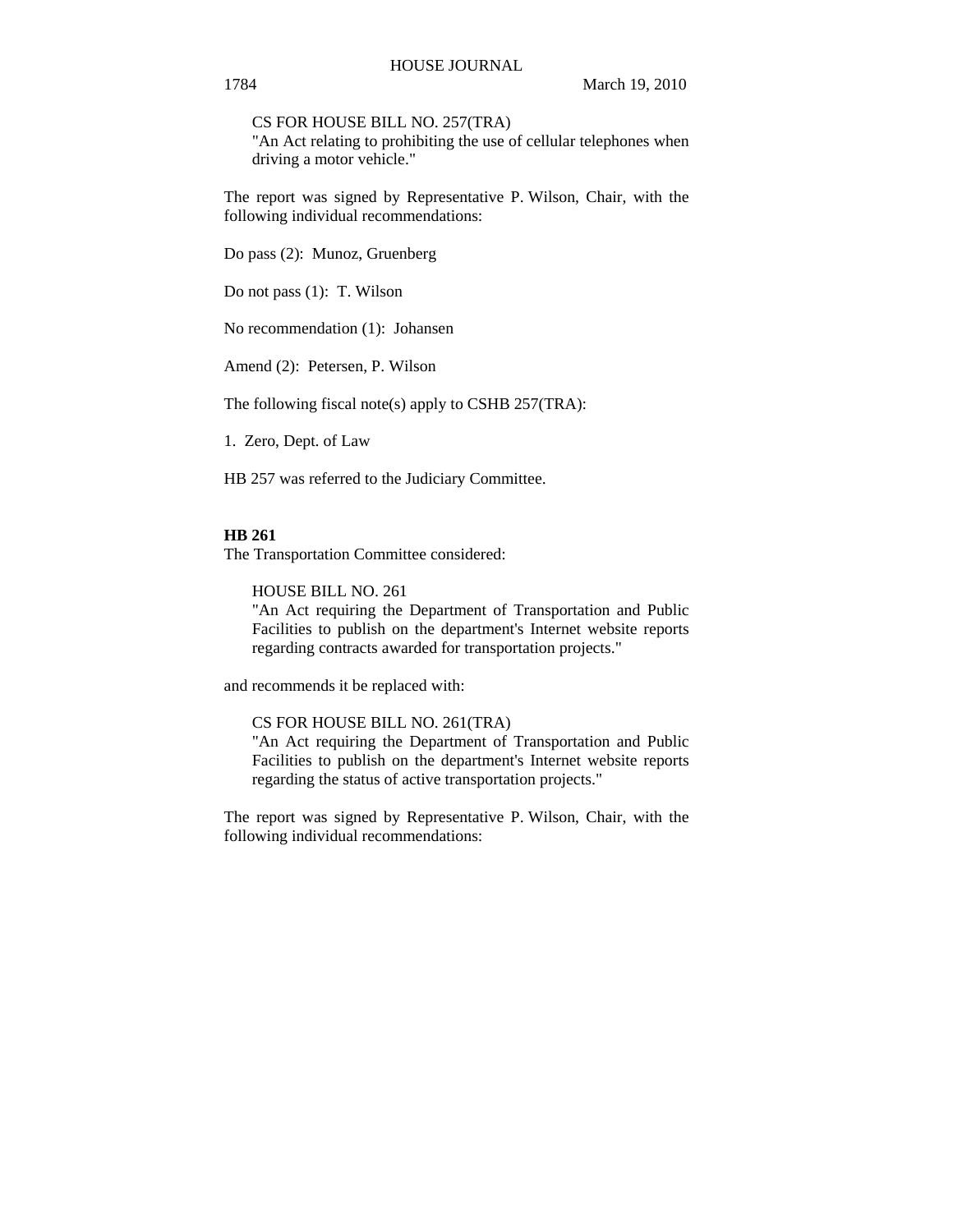Do pass (1): P. Wilson

No recommendation (4): Johansen, Munoz, T. Wilson, Petersen

Amend (1): Gruenberg

The following fiscal note(s) apply to CSHB 261(TRA):

1. Fiscal, Dept. of Transportation & Public Facilities

HB 261 was referred to the Finance Committee.

# **HB 262**

The Transportation Committee considered:

HOUSE BILL NO. 262 "An Act establishing the month of May as Motorcycle Awareness Month."

and recommends it be replaced with:

CS FOR HOUSE BILL NO. 262(TRA) "An Act establishing the month of May as Motorcycle and Motor Scooter Awareness Month."

The report was signed by Representative P. Wilson, Chair, with the following individual recommendations:

Do pass (6): Johansen, Munoz, T. Wilson, Gruenberg, Petersen, P. Wilson

The following fiscal note(s) apply to CSHB 262(TRA):

1. Zero, Dept. of Transportation & Public Facilities

HB 262 was referred to the Rules Committee for placement on the calendar.

# **HB 273**

The Finance Committee considered: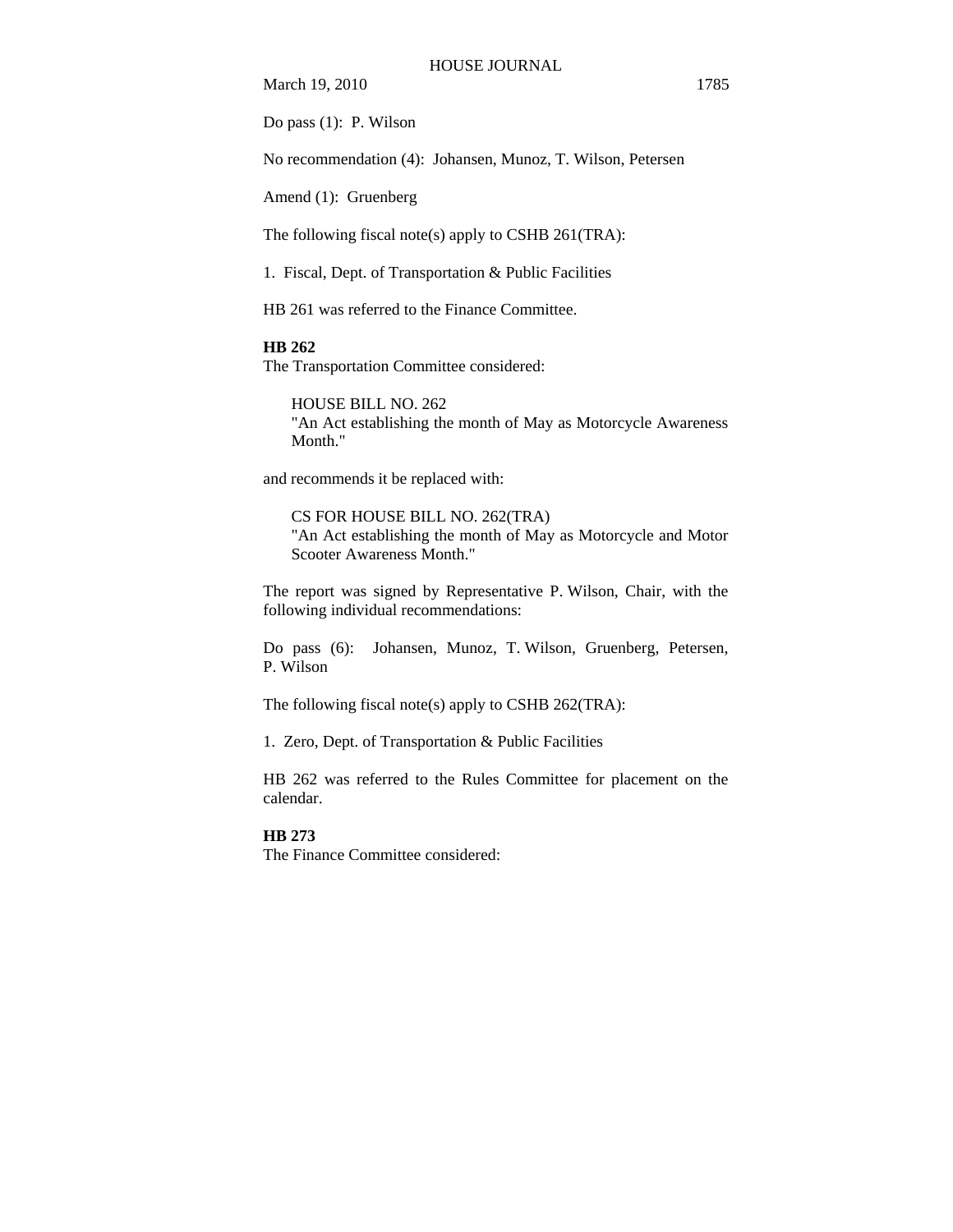HOUSE BILL NO. 273

"An Act relating to general grant land entitlements for the City and Borough of Wrangell; and providing for an effective date."

and recommends it be replaced with:

CS FOR HOUSE BILL NO. 273(FIN)

"An Act relating to general grant land entitlements for the City and Borough of Wrangell and for the Haines Borough; and providing for an effective date."

The report was signed by Representative Stoltze, Co-chair, with the following individual recommendations:

Do pass (6): Thomas, Austerman, Joule, N. Foster, Fairclough, Stoltze

No recommendation (3): Gara, Doogan, Kelly

The following fiscal note(s) apply to CSHB 273(FIN):

1. Zero, Dept. of Natural Resources

HB 273 was referred to the Rules Committee for placement on the calendar.

## **HB 287**

The Judiciary Committee considered:

HOUSE BILL NO. 287

"An Act relating to the adoption of the Uniform Disclaimer of Property Interests Act, and to the disclaimer of property rights under the Uniform Probate Code."

and recommends it be replaced with:

CS FOR HOUSE BILL NO. 287(JUD) (same title)

The report was signed by Representative Ramras, Chair, with the following individual recommendations: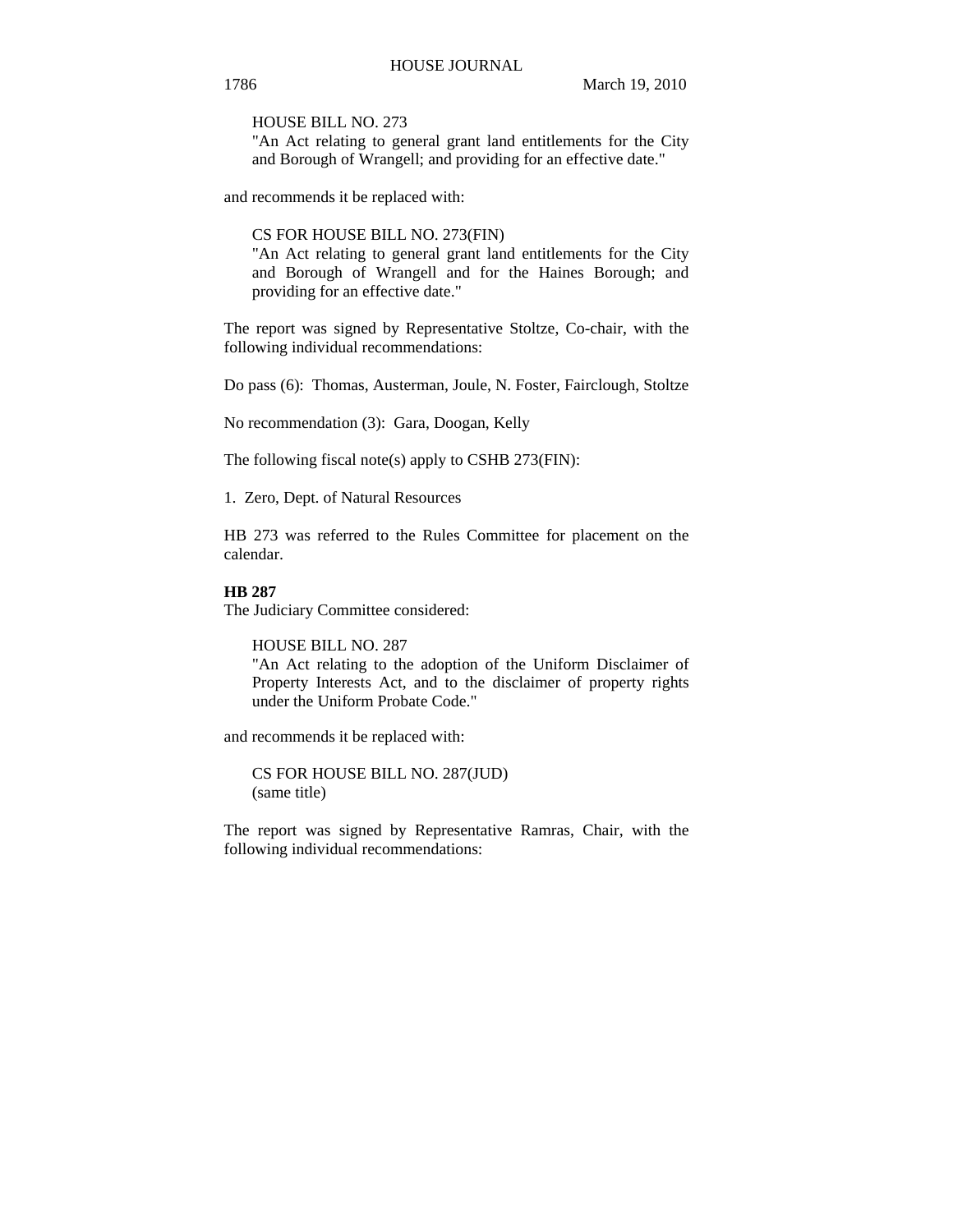Do pass (7): Lynn, Gruenberg, Herron, Dahlstrom, Holmes, Gatto, Ramras

The following fiscal note(s) apply to CSHB 287(JUD):

1. Zero, Dept. of Law

HB 287 was referred to the Rules Committee for placement on the calendar.

# **HB 328**

The Health & Social Services Committee considered:

## HOUSE BILL NO. 328

"An Act establishing a traumatic or acquired brain injury program and registry within the Department of Health and Social Services; and relating to medical assistance coverage for traumatic or acquired brain injury services."

and recommends it be replaced with:

CS FOR HOUSE BILL NO. 328(HSS) (same title)

The report was signed by Representatives Keller and Herron, Cochairs, with the following individual recommendations:

No recommendation (7): Holmes, T. Wilson, Lynn, Seaton, Cissna, Keller, Herron

The following fiscal note(s) apply to CSHB 328(HSS):

1. Zero, Dept. of Health & Social Services

2. Fiscal, Dept. of Health & Social Services

HB 328 was referred to the Finance Committee.

#### **HB 386**

The Judiciary Committee considered: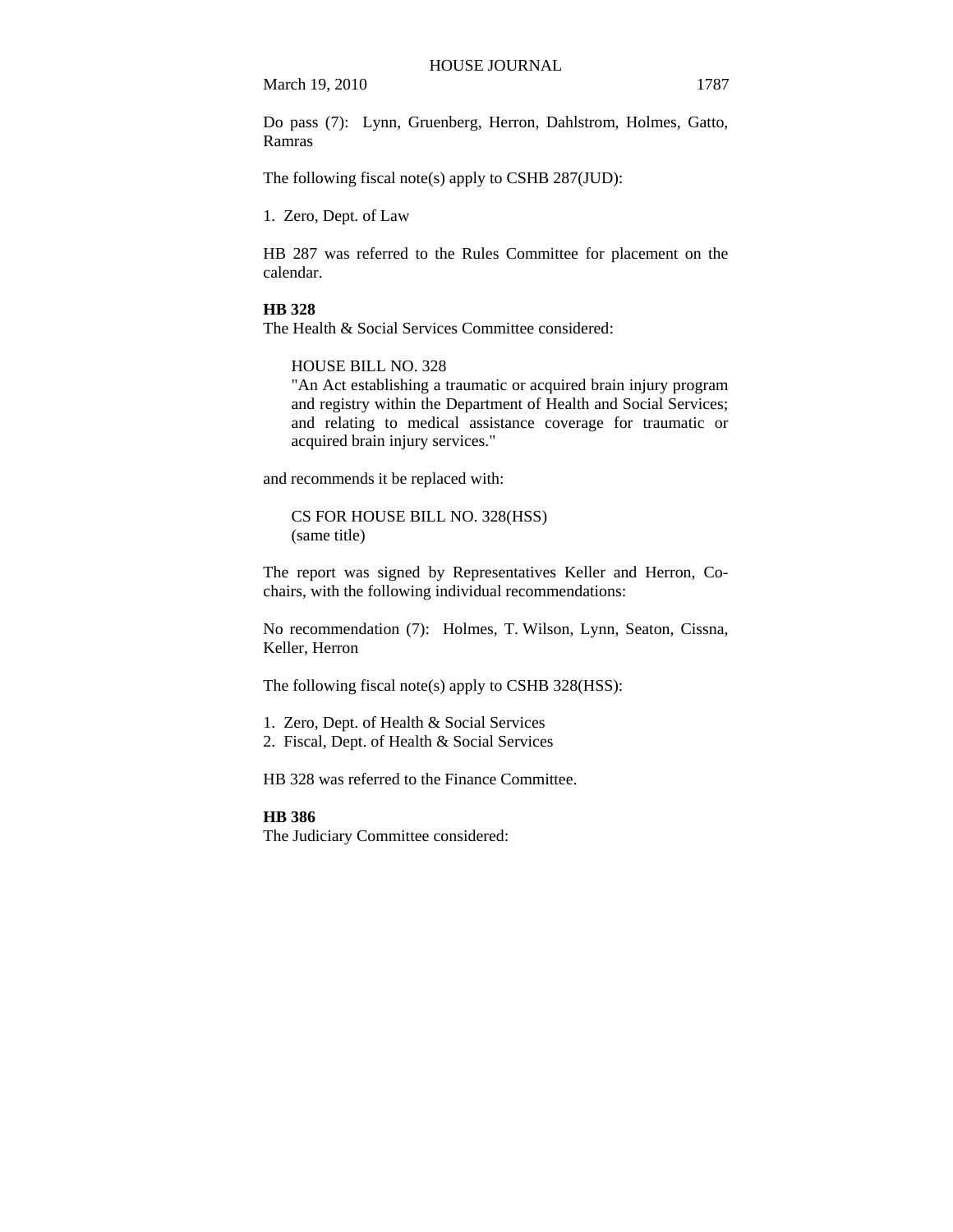HOUSE BILL NO. 386

"An Act establishing a uniform format and procedure for citations for certain violations of state law; relating to the form, issuance, and disposition of citations for certain violations; relating to certain crimes and penalties for noncompliance with citations; and providing for an effective date."

and recommends it be replaced with:

CS FOR HOUSE BILL NO. 386(JUD) (same title)

The report was signed by Representative Ramras, Chair, with the following individual recommendations:

Do pass (1): Gruenberg

No recommendation (6): Lynn, Herron, Dahlstrom, Holmes, Gatto, Ramras

The following fiscal note(s) apply to CSHB 386(JUD):

- 1. Zero, Dept. of Commerce, Community, & Economic Development
- 2. Zero, Dept. of Law
- 3. Zero, Dept. of Public Safety

HB 386 was referred to the Finance Committee.

## **HB 394**

The State Affairs Committee considered:

# HOUSE BILL NO. 394

"An Act relating to the data processing and telecommunications activities of the state; relating to the security of certain data processing records of the executive branch and making the Department of Administration responsible for the security of those records; and making the commissioner of administration the chief information officer."

and recommends it be replaced with: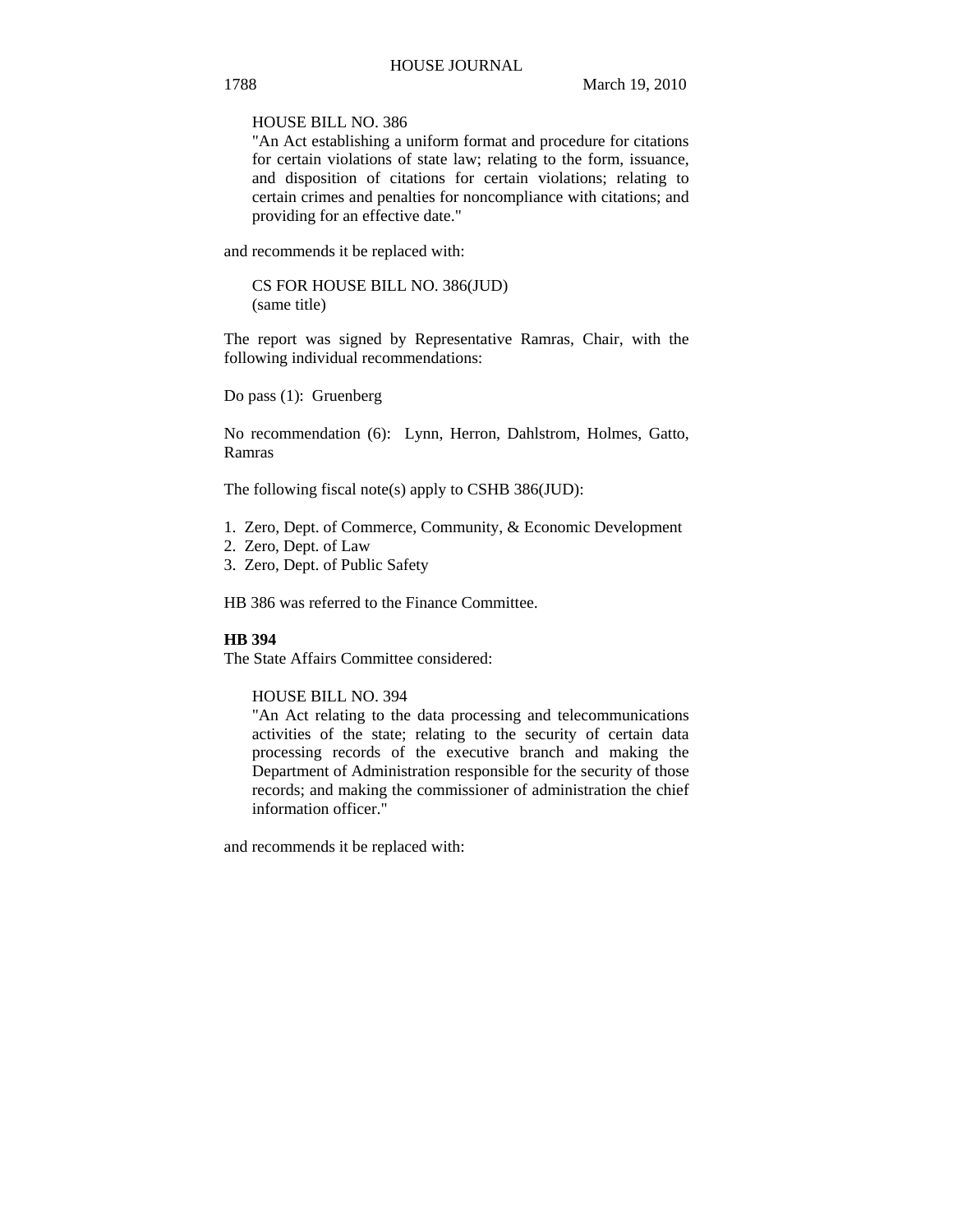CS FOR HOUSE BILL NO. 394(STA) (same title)

The report was signed by Representative Lynn, Chair, with the following individual recommendations:

Do pass (2): Gruenberg, Lynn

No recommendation (2): Johnson, Gatto

Amend (2): Seaton, Petersen

The following fiscal note(s) apply to CSHB 394(STA):

1. Zero, Dept. of Administration

- 2. Indeterminate, Dept. of Education & Early Development
- 3. Indeterminate, Dept. of Labor & Workforce Development

HB 394 was referred to the Finance Committee.

## **SB 13**

The Health & Social Services Committee considered:

SENATE BILL NO. 13

"An Act relating to eligibility requirements for medical assistance for certain children and pregnant women; and providing for an effective date."

The report was signed by Representatives Keller and Herron, Cochairs, with the following individual recommendations:

Do pass (5): Holmes, Lynn, Seaton, Cissna, Herron

Do not pass (2): T. Wilson, Keller

The following fiscal note(s) apply:

5. Fiscal, Dept. of Health & Social Services

6. Fiscal, Dept. of Health & Social Services

7. Fiscal, Dept. of Health & Social Services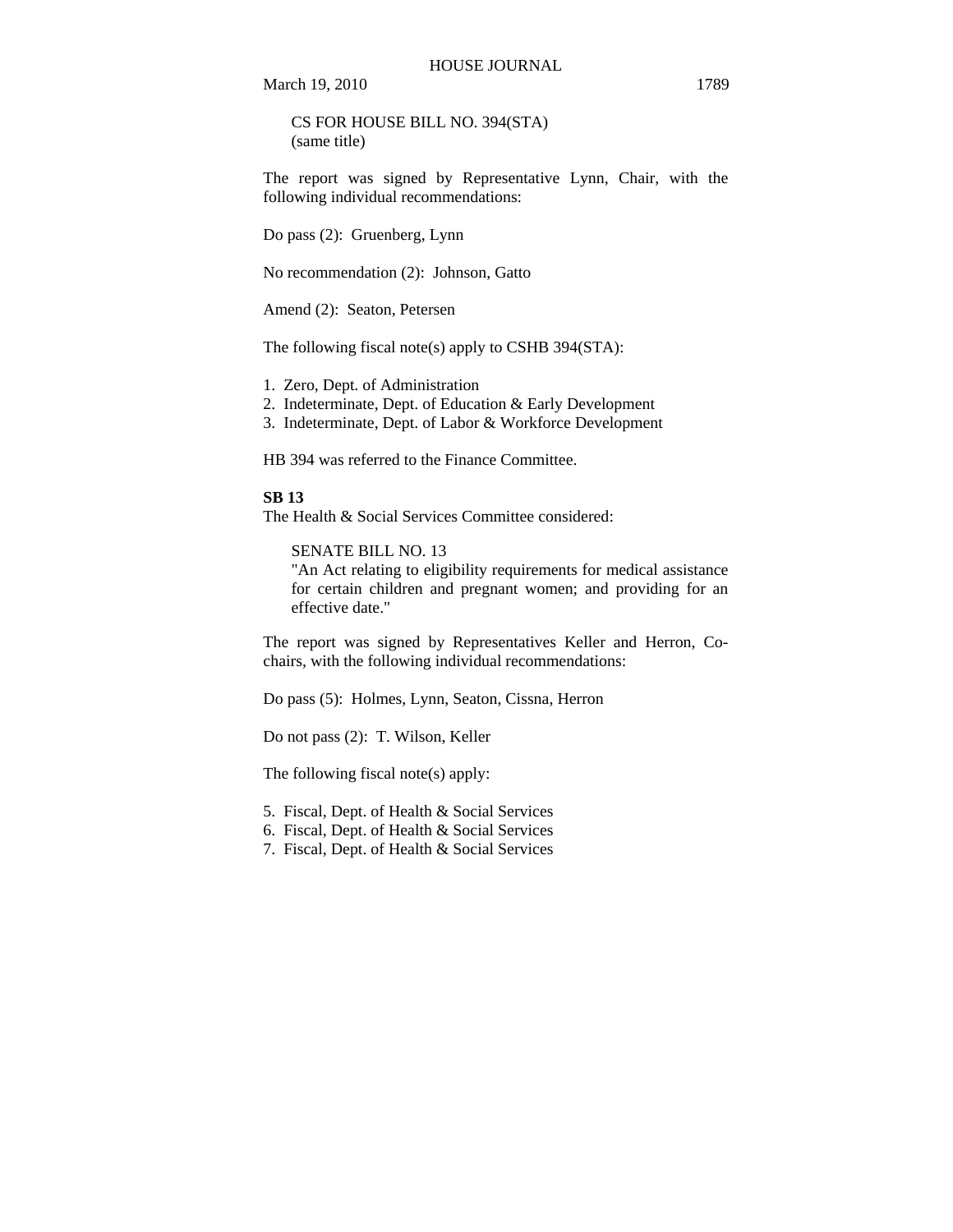SB 13 was referred to the Finance Committee.

## **SB 199**

The Health & Social Services Committee considered:

SENATE BILL NO. 199 "An Act providing for a two-year funding cycle for medical assistance coverage for dentures."

The report was signed by Representatives Keller and Herron, Cochairs, with the following individual recommendations:

Do pass (7): Holmes, Lynn, T. Wilson, Seaton, Cissna, Keller, Herron

The following fiscal note(s) apply:

2. Fiscal, Dept. of Health & Social Services

3. Zero, Senate Finance Committee

SB 199 was referred to the Finance Committee.

# **REPORTS OF SPECIAL COMMITTEES**

The House Special Committee on Fisheries reviewed the qualifications of the following and recommends the appointment be forwarded to a joint session for consideration:

#### Bruce C. Twomley

as a member of the Alaska Commercial Fisheries Entry Commission (CFEC).

The report was signed by Representative Edgmon, Chair; and Representatives Johnson, Keller, and Buch.

## **HB 246**

The House Special Committee on Fisheries considered: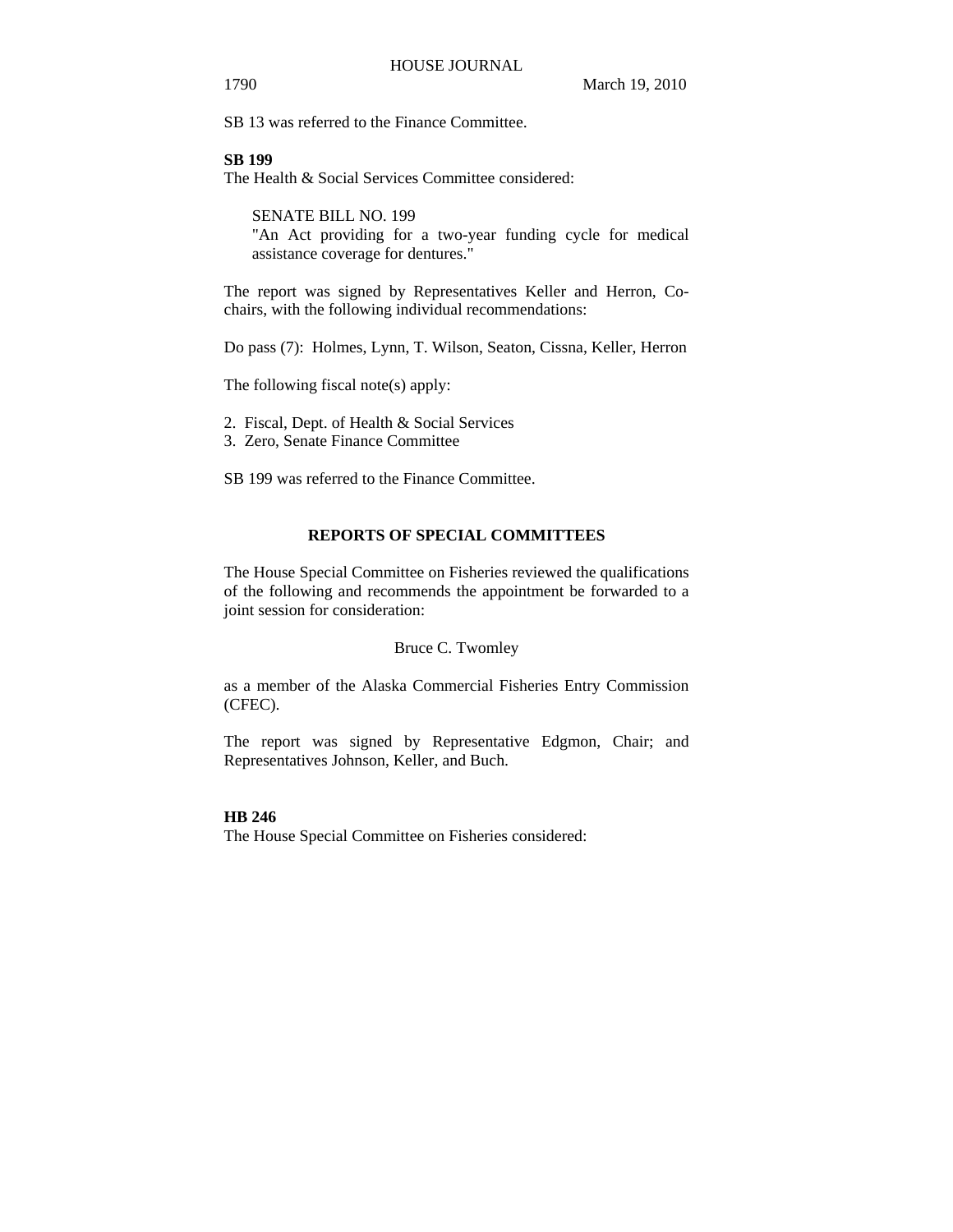HOUSE BILL NO. 246

"An Act relating to the licensing and regulation of sport fishing operators and sport fishing guides and licensing and registration of sport fishing vessels; and providing for an effective date."

The report was signed by Representative Edgmon, Chair, with the following individual recommendations:

Do pass (3): Keller, Buch, Edgmon

No recommendation (2): Johnson, Munoz

The following fiscal note(s) apply:

1. Fiscal, Dept. of Fish & Game

HB 246 was referred to the Resources Committee.

# **INTRODUCTION OF CITATIONS**

The following citations were introduced and referred to the Rules Committee for placement on the calendar:

Honoring - Laura Ann Hulsebus By Representative Stoltze; Senators Dyson, Huggins

Honoring - Kerry Weiland By Representatives Stoltze, Gatto, Keller, Neuman, Harris; Senators Huggins, Menard, Coghill

Honoring - Morgan Fawcett By Representatives Kerttula, Munoz; Senator Egan

Honoring - Betty Mathews By Representatives Gatto, Stoltze

Honoring - Zachary Thomas Keller By Representatives Gatto, Keller, Stoltze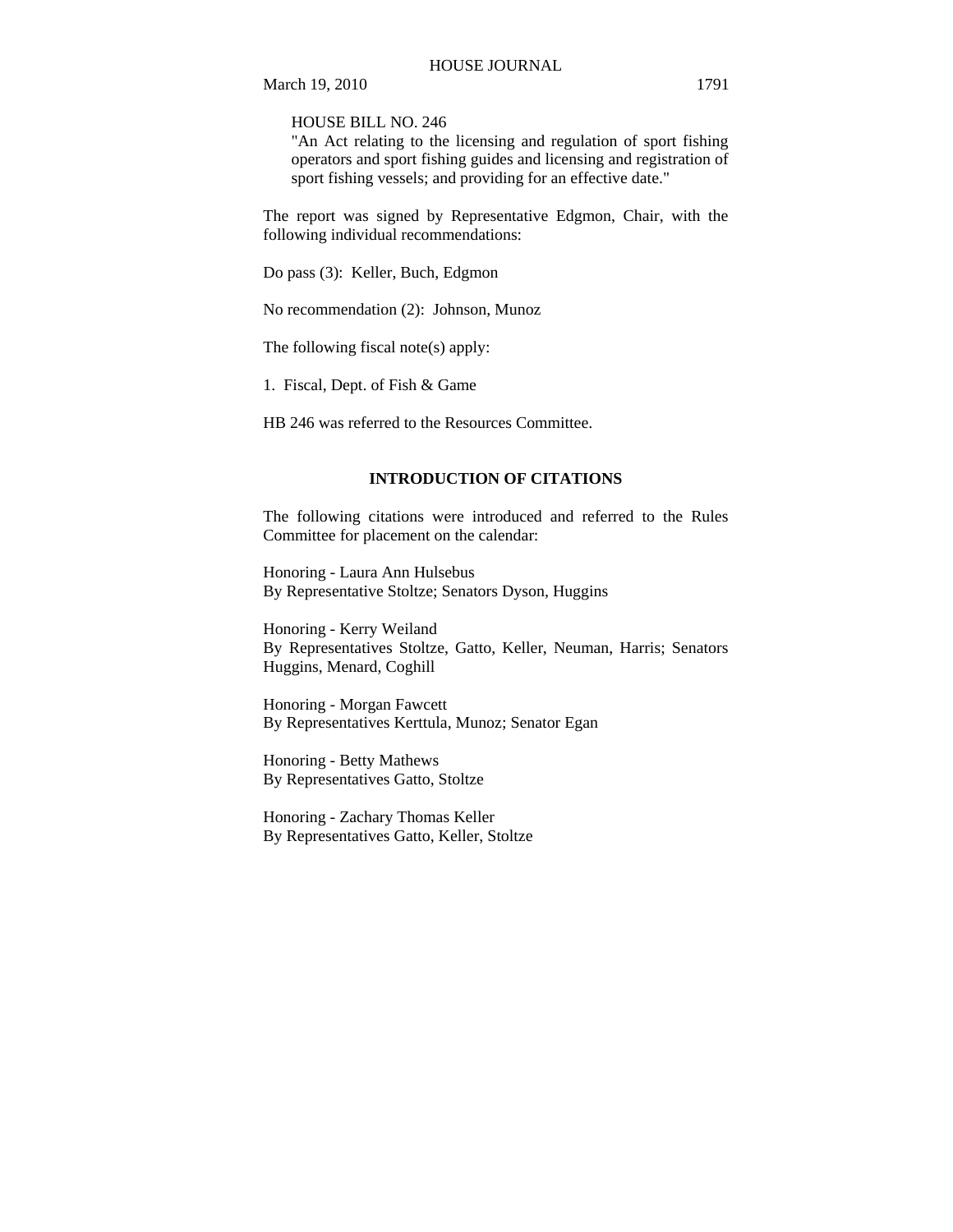# HOUSE JOURNAL

# 1792 March 19, 2010

Honoring - Mat-Su Miners Baseball Team By Representatives Stoltze, Gatto, Keller, Neuman, Harris; Senators Huggins, Menard

Honoring - The Filipino Community of Anchorage, Alaska Inc., 45<sup>th</sup> Annual Founder's Day Banquet and Ball By Senator Meyer

In Memoriam - Dan Siegel By Representative Stoltze; Senators Huggins, Dyson

In Memoriam - Gail Dial By Representative Stoltze; Senators Dyson, Huggins

In Memoriam - Russell Oberg By Representatives Stoltze, Ramras; Senators Huggins, Dyson, Paskvan, Thomas

In Memoriam - H.A. 'Red' Boucher By Representatives Stoltze, Gardner, Gatto, Keller, Neuman, Harris; Senators Ellis, Huggins, Menard, Dyson

In Memoriam - Leo T. Oberts By Representative Olson; Senator Wagoner

In Memoriam - James D. Milne By Representative Gatto

In Memoriam - Harriet Louise Cox Easley By Representative Gatto

In Memoriam - Howell N. 'Howie' Powder By Representative Gatto

In Memoriam - Austin E. Helmers By Representative Gatto

In Memoriam - Ruth Flournoy By Senator Bunde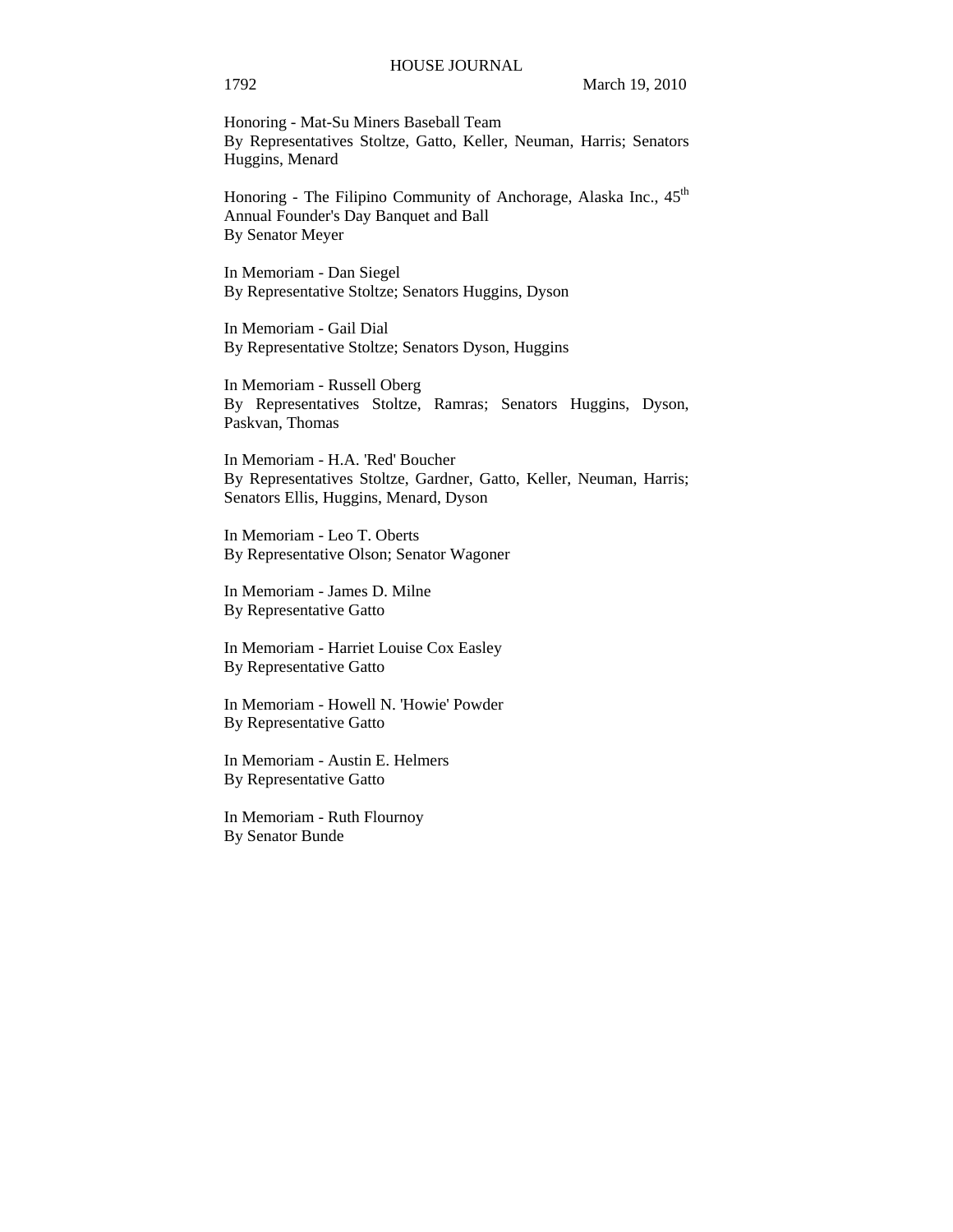In Memoriam - Lawrence Colbert By Senator Davis

In Memoriam - Kevin Lamont Burney By Senator Davis

In Memoriam - Portia Phillips By Senator Davis

# **INTRODUCTION, FIRST READING, AND REFERENCE OF HOUSE BILLS**

# **HB 417**

HOUSE BILL NO. 417 by the House Health and Social Services Committee, entitled:

"An Act relating to residential shelters for runaway minors."

was read the first time and referred to the Health & Social Services Committee.

# **HB 418**

HOUSE BILL NO. 418 by the House Community and Regional Affairs Committee, entitled:

"An Act relating to the determination of population for purposes of per capita payment increases under the community revenue sharing program; and providing for an effective date."

was read the first time and referred to the Community & Regional Affairs Committee.

# **HB 419**

HOUSE BILL NO. 419 by the House Labor and Commerce Committee, entitled:

"An Act relating to the board, investigations, and examinations of the Alaska Commercial Fishing and Agriculture Bank; and providing for an effective date."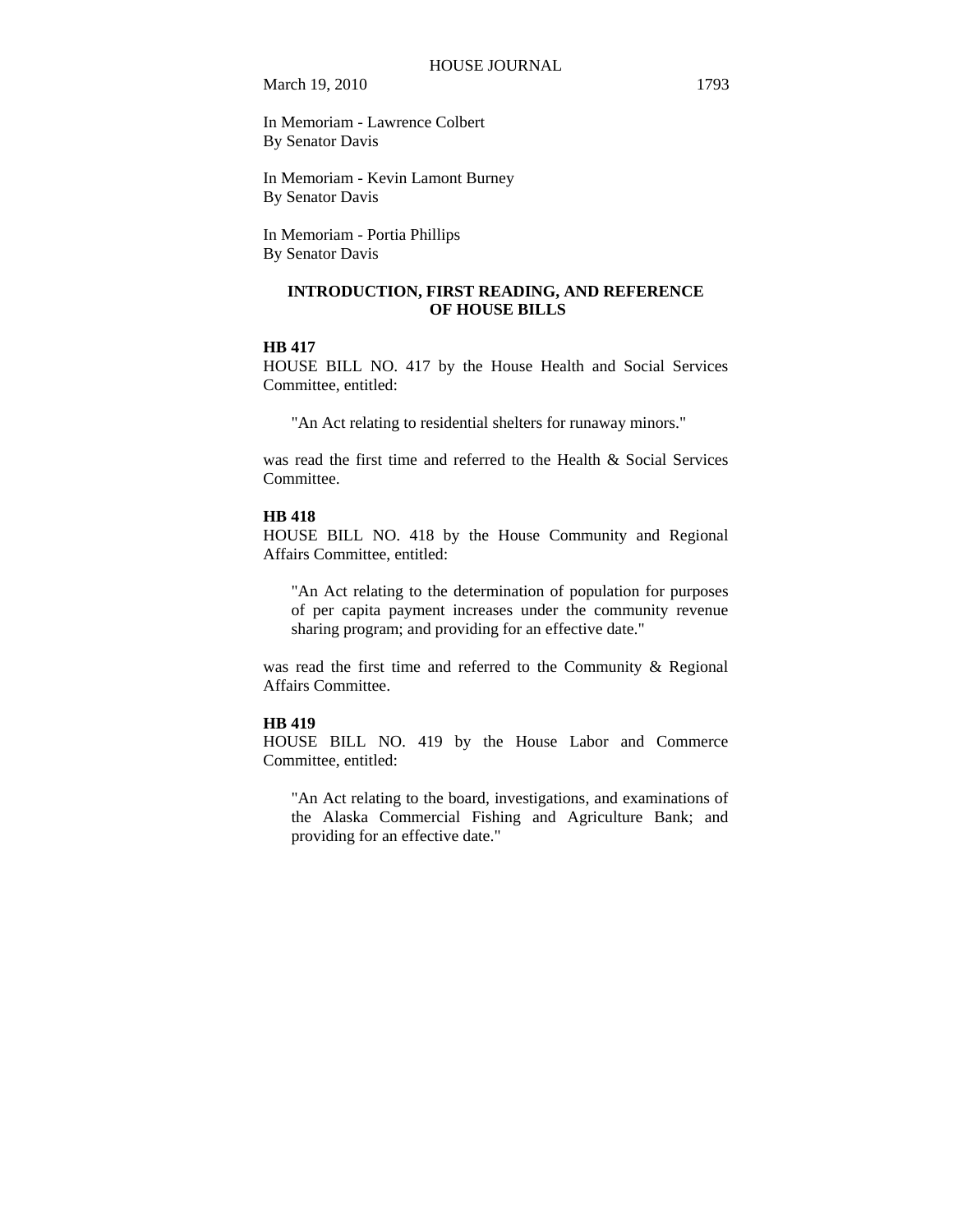was read the first time and referred to the Labor & Commerce Committee.

Representative Johansen moved and asked unanimous consent that Representative Kerttula be excused from a call of the House from today to plane time, March 22. There being no objection, it was so ordered.

# **CONSIDERATION OF THE DAILY CALENDAR**

# **SECOND READING OF HOUSE BILLS**

## **HB 73**

The following was read the second time:

HOUSE BILL NO. 73

"An Act relating to honorary foreign consul license plates; and providing for an effective date."

with the: **Journal Page** 

| 577  |
|------|
| 577  |
| 1737 |
| 1738 |
|      |

Representative Johansen moved and asked unanimous consent that the following committee substitute be adopted in lieu of the original bill:

# CS FOR HOUSE BILL NO. 73(FIN)

"An Act relating to special fire fighter and emergency medical service provider license plates; and providing for an effective date."

There being no objection, it was so ordered.

Representative Johansen moved and asked unanimous consent that CSHB 73(FIN) be considered engrossed, advanced to third reading, and placed on final passage. There being no objection, it was so ordered.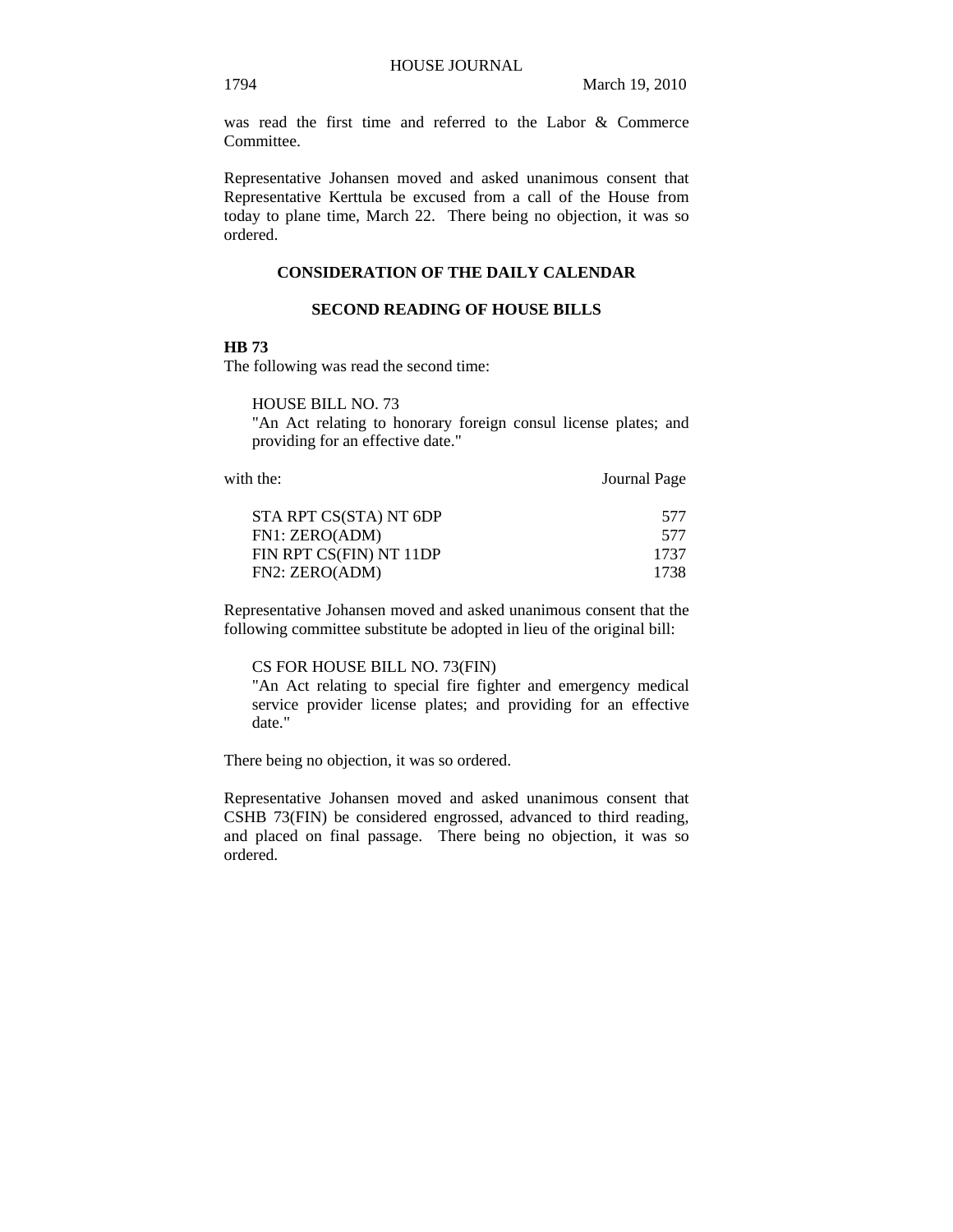CSHB 73(FIN) was read the third time.

The question being: "Shall CSHB 73(FIN) pass the House?" The roll was taken with the following result:

CSHB 73(FIN) Third Reading Final Passage

## **YEAS: 31 NAYS: 0 EXCUSED: 7 ABSENT: 2**

Yeas: Austerman, Buch, Chenault, Dahlstrom, Doogan, Edgmon, Fairclough, N.Foster, Gara, Gardner, Gatto, Gruenberg, Guttenberg, Harris, Hawker, Herron, Holmes, Johansen, Joule, Keller, Kelly, Lynn, Millett, Munoz, Neuman, Olson, Petersen, Seaton, Stoltze, Tuck, T.Wilson

Excused: Cissna, Johnson, Kawasaki, Kerttula, Salmon, Thomas, P.Wilson

Absent: Crawford, Ramras

And so, CSHB 73(FIN) passed the House.

Representative Johansen moved and asked unanimous consent that the roll call on the passage of the bill be considered the roll call on the effective date clause. There being no objection, it was so ordered.

CSHB 73(FIN) was referred to the Chief Clerk for engrossment.

# **SECOND READING OF HOUSE RESOLUTIONS**

## **HR 14**

The following was read the second time:

HOUSE RESOLUTION NO. 14

Urging the United States Congress to oppose federal health care reform bills.

| with the:                    | Journal Page |
|------------------------------|--------------|
| HSS RPT CS(HSS) 3DP 2DNP 2NR | 1754         |
| FN1: ZERO(H.HSS)             | 1755         |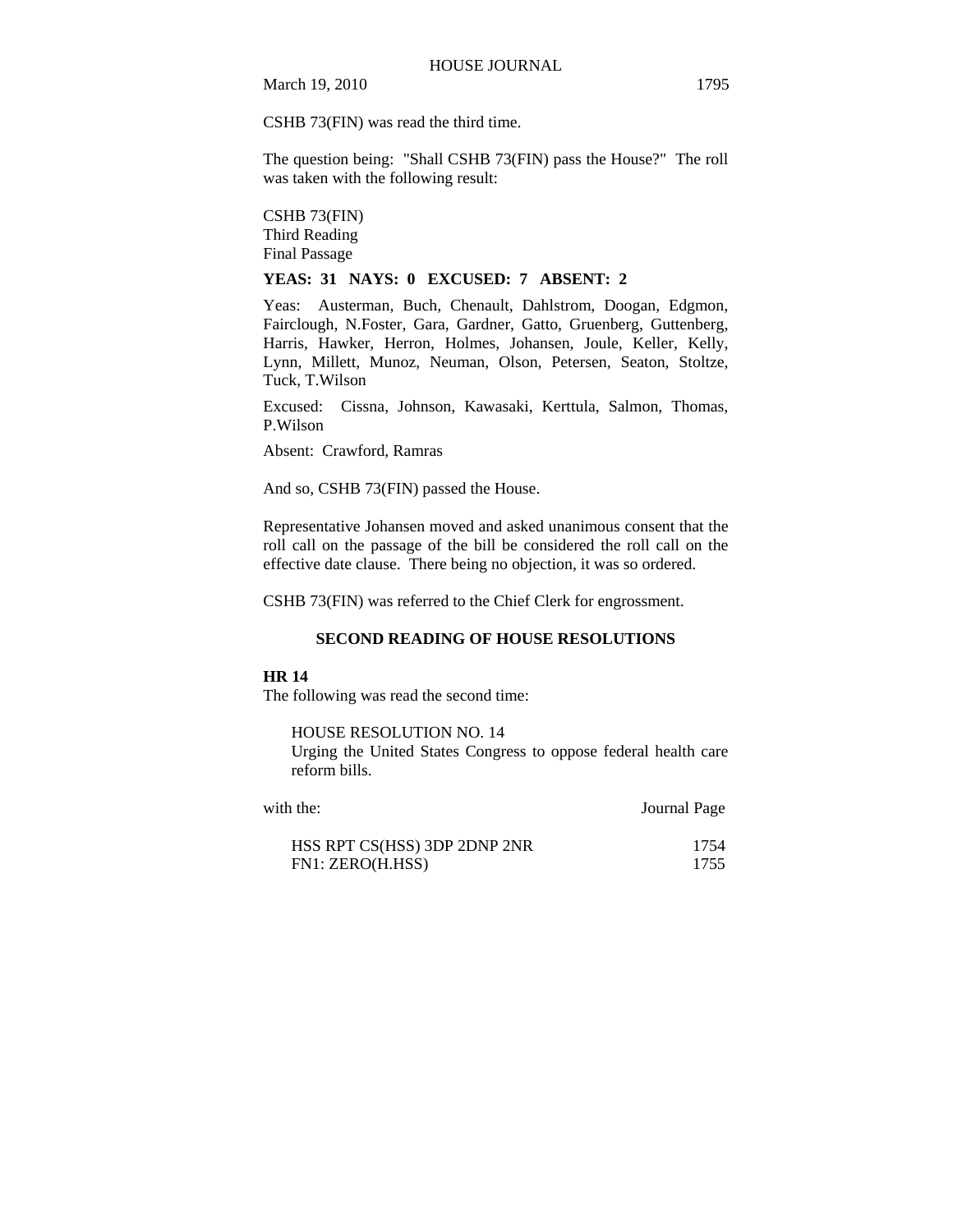Representative Johansen moved and asked unanimous consent that the following committee substitute be adopted in lieu of the original resolution:

CS FOR HOUSE RESOLUTION NO. 14(HSS) (same title)

There being no objection, it was so ordered.

The Speaker stated that, without objection, CSHR 14(HSS) would be returned to the Rules Committee.

## **LEGISLATIVE CITATIONS**

Representative Johansen moved and asked unanimous consent that the House approve the citations on the calendar. There being no objection, the following citations were approved and sent to enrolling:

## Honoring - Dave and JoAnn Lesh

By Representatives Thomas, Chenault, Buch, Cissna, Crawford, Dahlstrom, Doogan, Edgmon, Fairclough, N. Foster, Gara, Gardner, Gatto, Gruenberg, Guttenberg, Harris, Hawker, Herron, Holmes, Johansen, Johnson, Joule, Kawasaki, Keller, Kelly, Kerttula, Lynn, Millett, Munoz, Neuman, Olson, Petersen, Ramras, Salmon, Seaton, Stoltze, Tuck, P. Wilson, T. Wilson; Senator Kookesh

## Honoring - Harold 'Doc' South

By Representatives Guttenberg, Chenault, Buch, Cissna, Crawford, Dahlstrom, Doogan, Edgmon, Fairclough, N. Foster, Gara, Gardner, Gatto, Gruenberg, Harris, Hawker, Herron, Holmes, Johansen, Johnson, Joule, Kawasaki, Keller, Kelly, Kerttula, Lynn, Millett, Munoz, Neuman, Olson, Petersen, Ramras, Salmon, Seaton, Stoltze, Thomas, Tuck, P. Wilson, T. Wilson; Senator Thomas

Honoring - Oliver Price, 2010 Alaska State Spelling Bee Champion By Representatives Thomas, Chenault, Austerman, Buch, Cissna, Crawford, Dahlstrom, Doogan, Edgmon, Fairclough, N. Foster, Gara, Gardner, Gatto, Gruenberg, Guttenberg, Harris, Hawker, Herron, Holmes, Johansen, Johnson, Joule, Kawasaki, Keller, Kelly, Kerttula,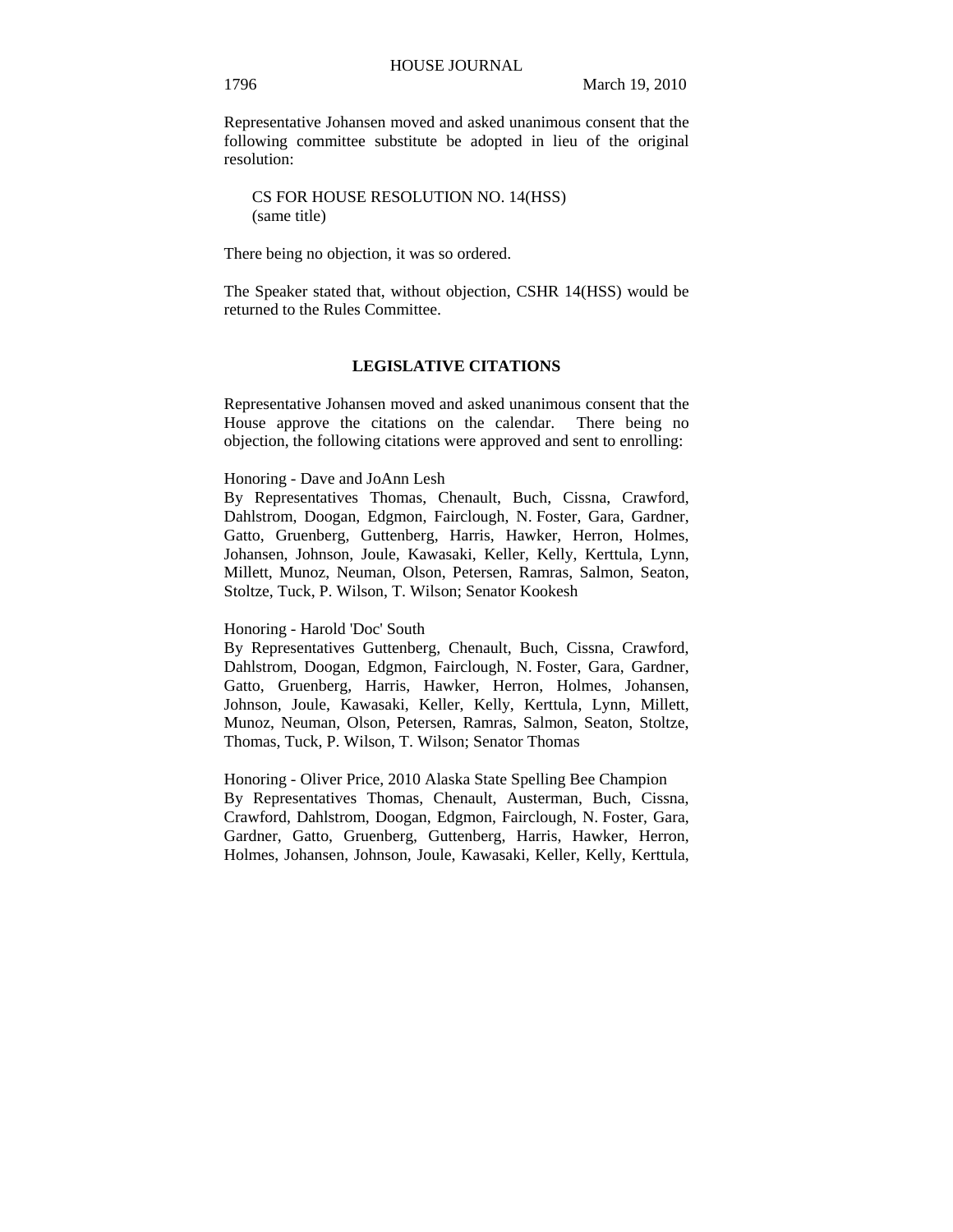Lynn, Millett, Munoz, Neuman, Olson, Petersen, Ramras, Salmon, Seaton, Stoltze, Tuck, P. Wilson, T. Wilson; Senator Kookesh

Honoring - Nunaka Valley Little League Majors Softball Team By Representatives Petersen, Chenault, Buch, Cissna, Crawford, Dahlstrom, Doogan, Edgmon, Fairclough, N. Foster, Gara, Gardner, Gatto, Gruenberg, Guttenberg, Harris, Hawker, Herron, Holmes, Johansen, Johnson, Joule, Kawasaki, Keller, Kelly, Kerttula, Lynn, Millett, Munoz, Neuman, Olson, Ramras, Salmon, Seaton, Stoltze, Thomas, Tuck, P. Wilson, T. Wilson; Senator Wielechowski

#### Honoring - UAA Debate Team

By Senator Wielechowski; Representatives Cissna, Chenault, Buch, Crawford, Dahlstrom, Doogan, Edgmon, Fairclough, N. Foster, Gara, Gardner, Gatto, Gruenberg, Guttenberg, Harris, Hawker, Herron, Holmes, Johansen, Johnson, Joule, Kawasaki, Keller, Kelly, Kerttula, Lynn, Millett, Munoz, Neuman, Olson, Petersen, Ramras, Salmon, Seaton, Stoltze, Thomas, Tuck, P. Wilson, T. Wilson

## Honoring - The Viet Nam Vets Motorcycle Club

By Senator Ellis; Representatives Chenault, Buch, Cissna, Crawford, Dahlstrom, Doogan, Edgmon, Fairclough, N. Foster, Gara, Gardner, Gatto, Gruenberg, Guttenberg, Harris, Hawker, Herron, Holmes, Johansen, Johnson, Joule, Kawasaki, Keller, Kelly, Kerttula, Lynn, Millett, Munoz, Neuman, Olson, Petersen, Ramras, Salmon, Seaton, Stoltze, Thomas, Tuck, P. Wilson, T. Wilson

#### In Memoriam - Norman Tibbetts

By Senator Bunde; Representatives Chenault, Buch, Cissna, Crawford, Dahlstrom, Doogan, Edgmon, Fairclough, N. Foster, Gara, Gardner, Gatto, Gruenberg, Guttenberg, Harris, Hawker, Herron, Holmes, Johansen, Johnson, Joule, Kawasaki, Keller, Kelly, Kerttula, Lynn, Millett, Munoz, Neuman, Olson, Petersen, Ramras, Salmon, Seaton, Stoltze, Thomas, Tuck, P. Wilson, T. Wilson

## In Memoriam - Gay Lynn Alexander

By Senator Paskvan; Representatives Kawasaki, Chenault, Buch, Cissna, Crawford, Dahlstrom, Doogan, Edgmon, Fairclough, N. Foster, Gara, Gardner, Gatto, Gruenberg, Guttenberg, Harris, Hawker, Herron, Holmes, Johansen, Johnson, Joule, Keller, Kelly,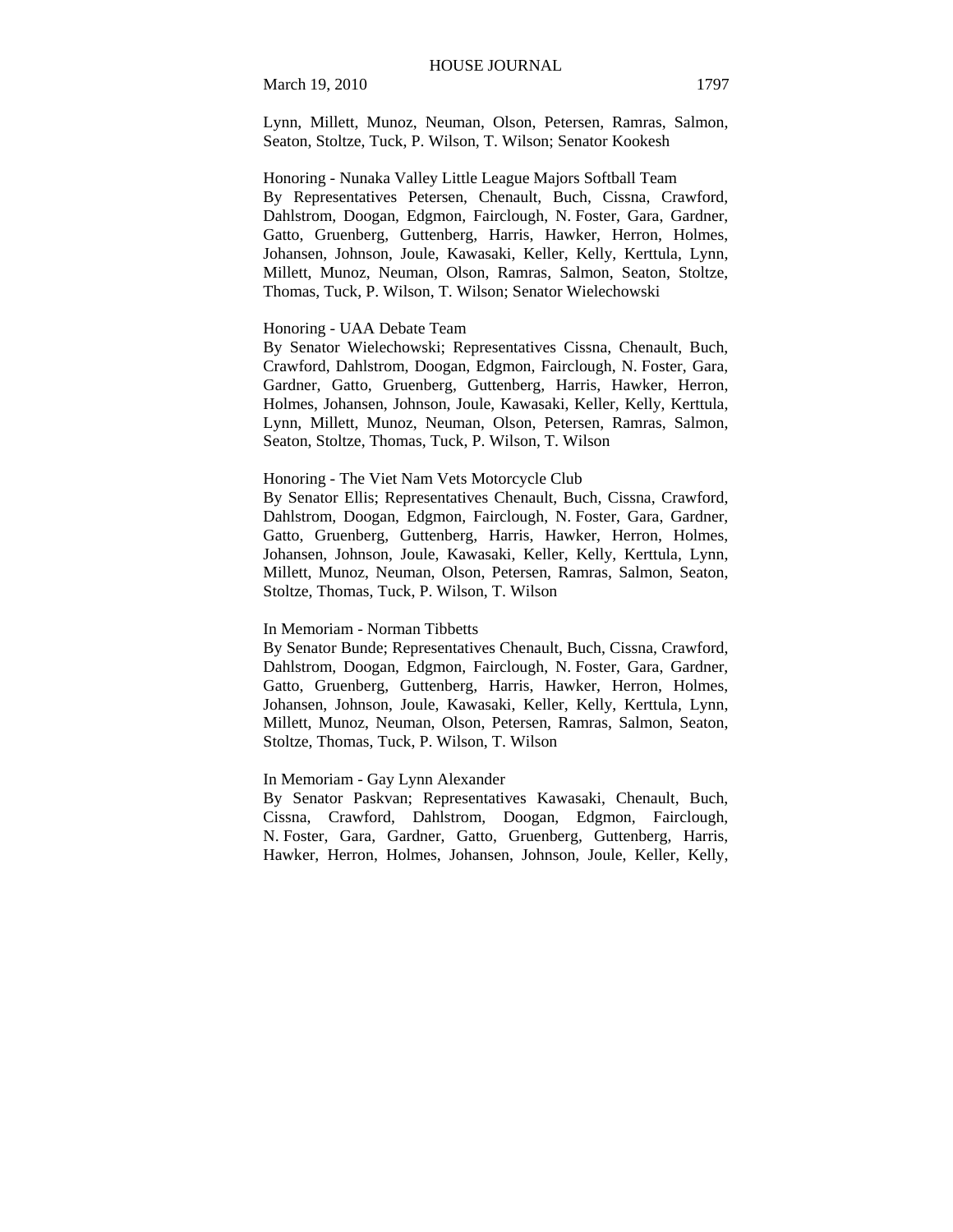Kerttula, Lynn, Millett, Munoz, Neuman, Olson, Petersen, Ramras, Salmon, Seaton, Stoltze, Thomas, Tuck, P. Wilson, T. Wilson

# **UNFINISHED BUSINESS**

# **HB 246**

The Speaker added a Finance Committee referral for the following:

HOUSE BILL NO. 246

"An Act relating to the licensing and regulation of sport fishing operators and sport fishing guides and licensing and registration of sport fishing vessels; and providing for an effective date."

HB 246 is in the Resources Committee.

Representative Johansen moved and asked unanimous consent that the following members be excused from a call of the House. There being no objection, the members were excused as noted:

Representative Neuman – from noon, today to morning plane time, March 22

Representative Keller – from noon, today to evening plane time, March 21

Representative Harris – from noon, today to afternoon plane time, March 22

Representative Millett – from plane time, March 20 to morning plane time, March 22

Representative Chenault – from afternoon plane time, today to evening plane time, March 21

Representative P. Wilson – from evening plane time, today to morning plane time, March 22

Representative Ramras – from evening plane time, today to morning plane time, March 22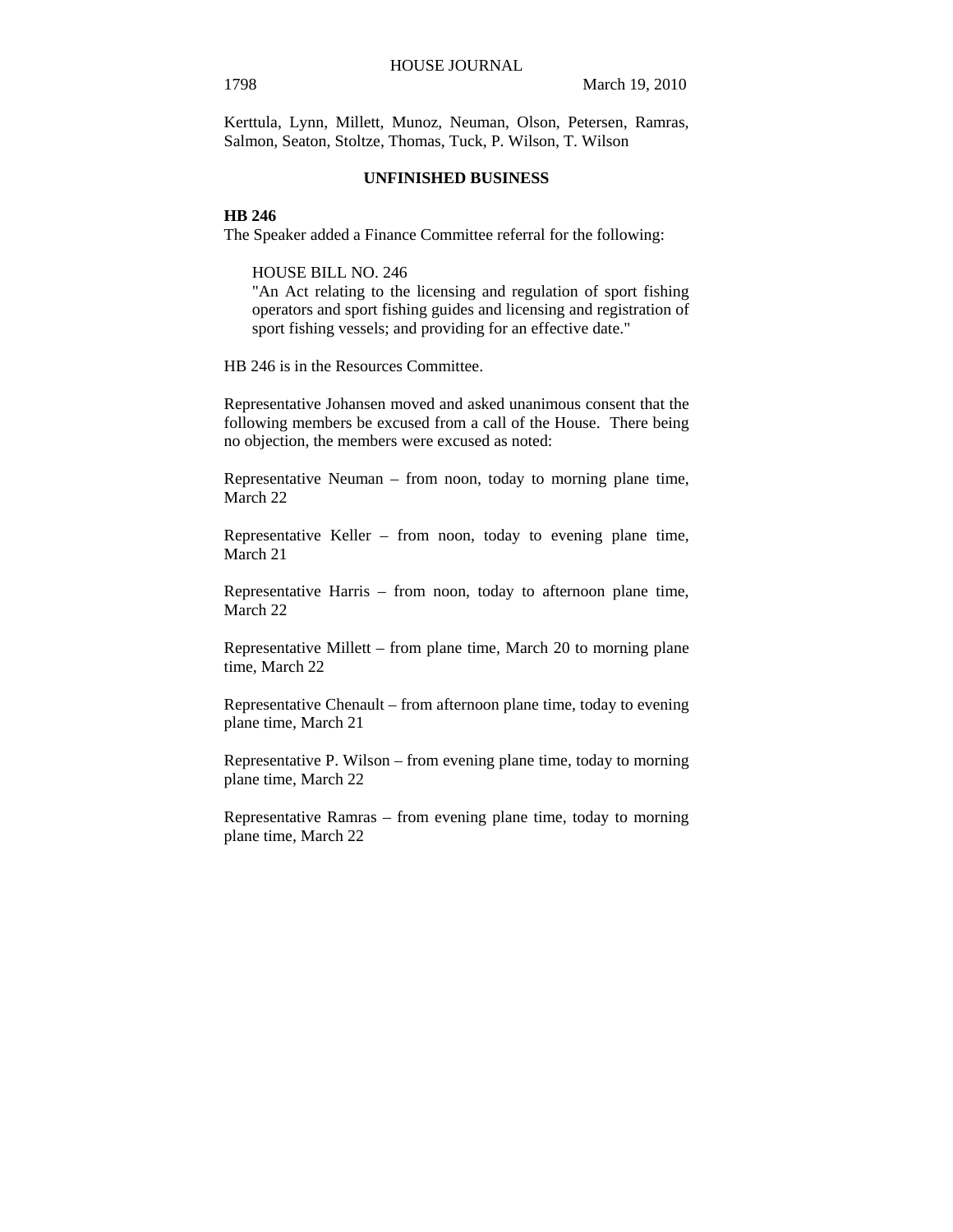Representative Stoltze – from evening plane time, today to morning plane time, March 22

Representative Thomas – from 10:30 a.m., today to evening plane time, March 21

Representative Johansen – from morning plane time, March 27 to ferry time, March 29

Representative T. Wilson – from plane time, today to plane time, March 22

# **HR 14**

Representatives Olson, Dahlstrom, and Ramras added their names as cosponsors to:

CS FOR HOUSE RESOLUTION NO. 14(HSS) Urging the United States Congress to oppose federal health care reform bills.

# **HJR 8**

Representatives Hawker and Fairclough added their names as cosponsors to:

HOUSE JOINT RESOLUTION NO. 8

Proposing amendments to the Constitution of the State of Alaska limiting appropriations from certain mineral revenue, relating to the balanced budget account, and relating to an appropriation limit.

# **HB 6**

Representative Gatto added his name as cosponsor to:

CS FOR HOUSE BILL NO. 6(JUD) am

"An Act relating to proscribing certain sexual conduct or sexual activities as cruelty to animals."

# **HB 73**

Representatives Herron, Tuck, Olson, Dahlstrom, Millett, and Ramras added their names as cosponsors to: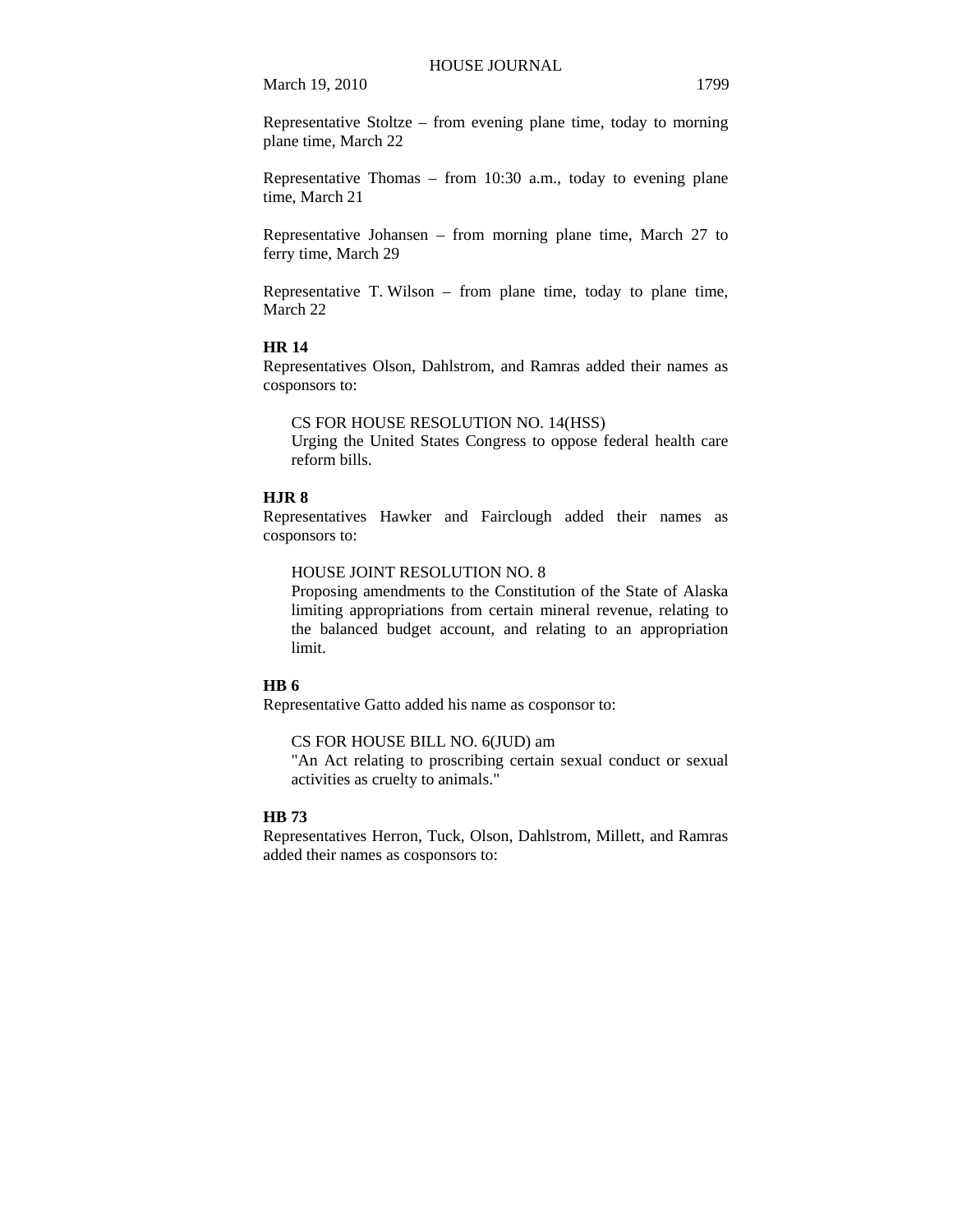CS FOR HOUSE BILL NO. 73(FIN)

"An Act relating to special fire fighter and emergency medical service provider license plates; and providing for an effective date."

# **HB 262**

Representative Gruenberg added his name as cosponsor to:

HOUSE BILL NO. 262

"An Act establishing the month of May as Motorcycle Awareness Month."

# **HB 273**

Representative Thomas added his name as cosponsor to:

HOUSE BILL NO. 273

"An Act relating to general grant land entitlements for the City and Borough of Wrangell; and providing for an effective date."

# **HB 366**

Representative Gruenberg added his name as cosponsor to:

HOUSE BILL NO. 366

"An Act relating to indemnification agreements that relate to motor carrier transportation contracts."

# **SCR 14**

Representatives Petersen and Munoz added their names as cross sponsors to:

SENATE CONCURRENT RESOLUTION NO. 14 Recognizing October 2010 as Filipino American History Month.

# **SB 13**

Representative Herron added his name as cross sponsor to:

# SENATE BILL NO. 13

"An Act relating to eligibility requirements for medical assistance for certain children and pregnant women; and providing for an effective date."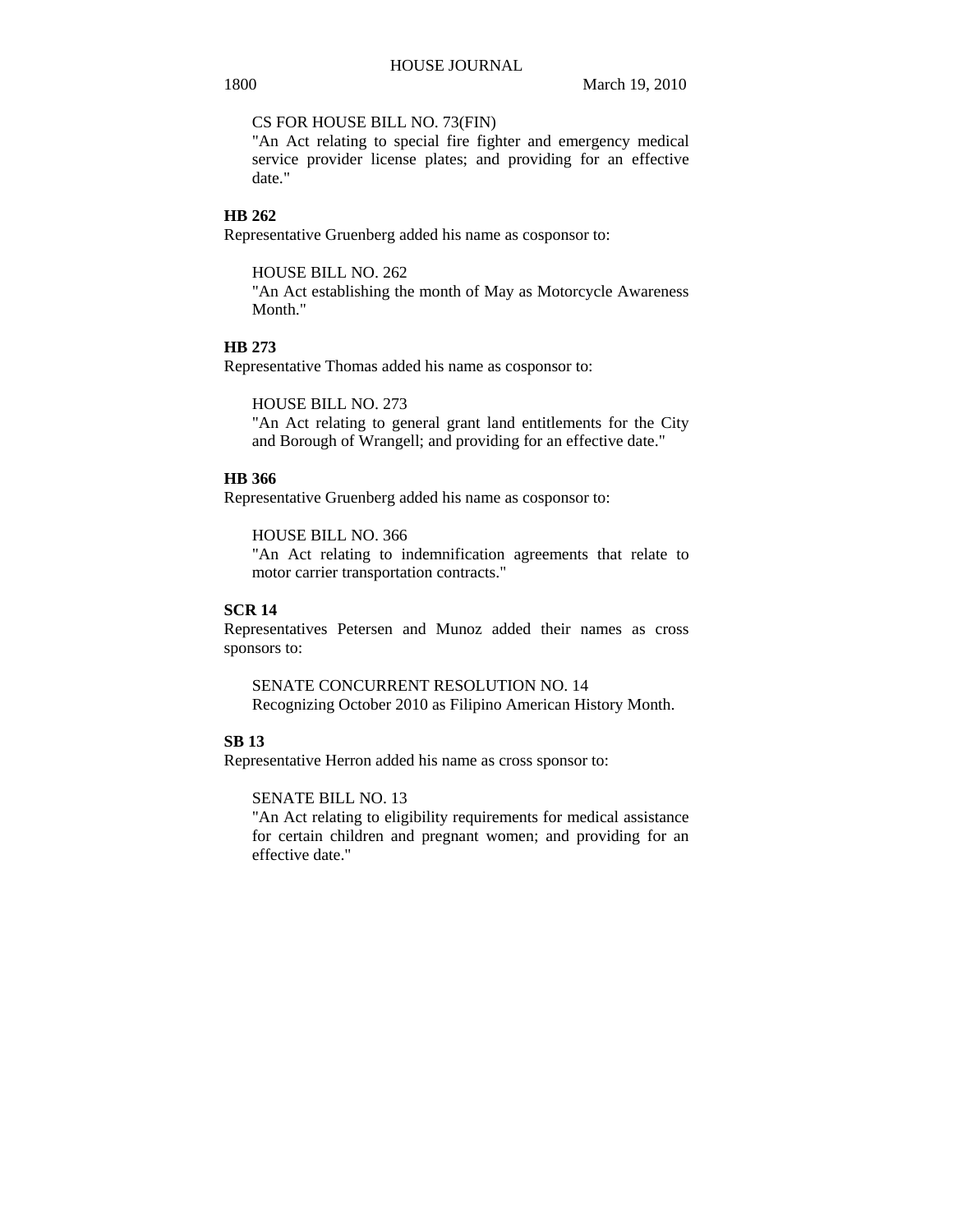# **SB 199**

Representative Herron added his name as cross sponsor to:

# SENATE BILL NO. 199

"An Act providing for a two-year funding cycle for medical assistance coverage for dentures."

## **SB 244**

Representative Kerttula added her name as cross sponsor to:

SENATE BILL NO. 244

"An Act providing that, during the governor's term of office, the duty station of the governor is Juneau, and prohibiting payment of certain travel allowances for use of the governor's personal residence."

## **ENGROSSMENT**

## **HB 73**

CSHB 73(FIN) was engrossed, signed by the Speaker and Chief Clerk, and transmitted to the Senate for consideration.

# **ENROLLMENT**

## **HJR 46**

The following was enrolled, signed by the Speaker and Chief Clerk, President and Secretary of the Senate, and the engrossed and enrolled copies were transmitted to the Office of the Governor at 10:02 a.m., March 19, 2010:

## HOUSE JOINT RESOLUTION NO. 46

Urging Congressional support for the reauthorization of the Denali Commission.

Legislative Resolve No. 31